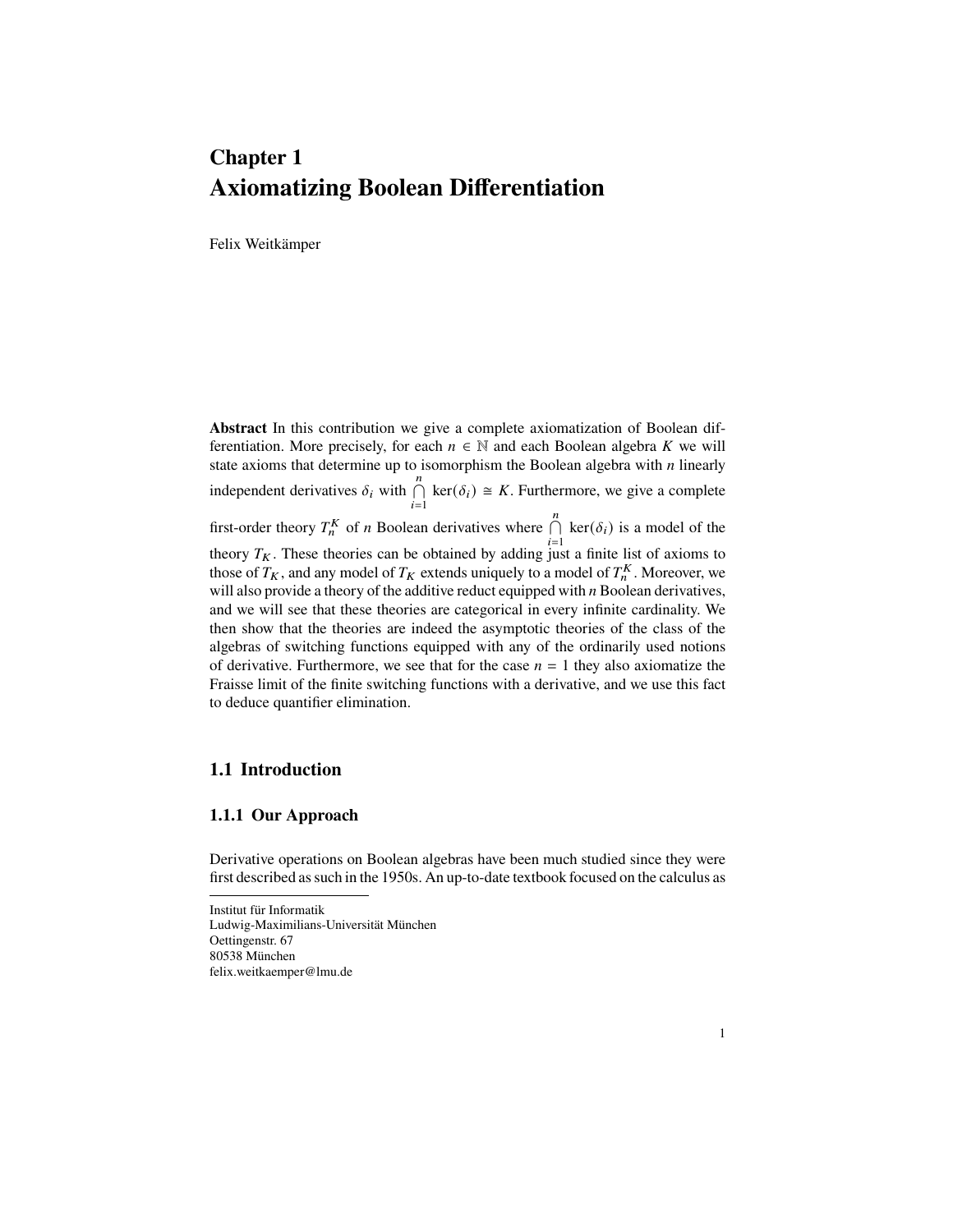well as on the numerous applications of Boolean differential operations is [\[12\]](#page-20-0), while a concise systematic treatment of the calculus can be found in Chapter 10 of [\[11\]](#page-20-1). However, while algebraic and numeric aspects of differentiation on Boolean algebras have been widely studied, and various fields of application have been explored, to the best of our knowledge there has been no axiomatic investigation of Boolean differentiation since Kühnrich [\[6\]](#page-20-2). We will provide an axiomatic treatment that characterizes Boolean derivatives up to isomorphism. We will discuss how this can be adapted to an axiomatization of the first-order theory and outline some potential routes for further investigation and application. We will also see how the known notions of derviative fit into the framework we propose and clarify the relationship between our axioms and those of Kühnrich [\[6\]](#page-20-2).

Another major motivation of this work comes from modern model theory, where over the last decades, two areas pertinent to this research have been explored in great depth:

Firstly, there is the model theory of difference fields, which are fields equipped with an automorphism. This has been developed extensively, using cutting-edge model-theoretic analysis such as the calculus of simple theories, and has found deep applications in number theory and algebraic dynamics (see [\[1\]](#page-19-0) for an introduction). We will see later that, in fact, our setting is more aligned to that of difference algebra than to the setting of differential algebra that it is often compared with.

Secondly, there has been an upsurge in research on the connection between infinite models and their finite substructures, with conference volumes such as [\[4\]](#page-20-3) dedicated to the topic and the monograph [\[2\]](#page-19-1) summing up a whole line of research. This is particularly relevant here since most of the application interest lies in differentiation on finite rather than infinite Boolean algebras, while the power of model theoretic methods will be felt on the infinite level.

However, while we are inspired by the work on difference fields, our setting is quite different, since firstly we are entirely concerned with characteristic 2 (since  $x + x = 0$  for the symmetric difference in a Boolean algebra) and secondly the automorphisms we study are involutions rather than free automorphisms. We will see that this combination will allow us to use a very small set of axioms compared to the axiomatizations of algebraically closed fields with an automorphism in [\[1\]](#page-19-0). This remains true even when we move towards several derivations, while the situation for several commuting automorphisms of fields is rather complicated.

One model-theoretic advantage of the field setting over that of Boolean algebras is that algebraically closed fields are *uncountably categorical*, while Boolean algebras are *unstable*. These classifications, which we will discuss briefly in Section 2 below, mean that the most powerful tools of contemporary model theory, those from stability theory, do not apply to Boolean algebras. Therefore, we will also present an axiomatization of the reduct to a language that contains purely the symmetric difference and the derivation(s). We will show that the theory of Boolean differentiation considered in this language is in fact *totally categorical*, a very strong model-theoretic property that means that it has a unique model up to isomorphism in every infinite cardinality. This allows the direct application of methods from [\[2\]](#page-19-1), say, to our structures.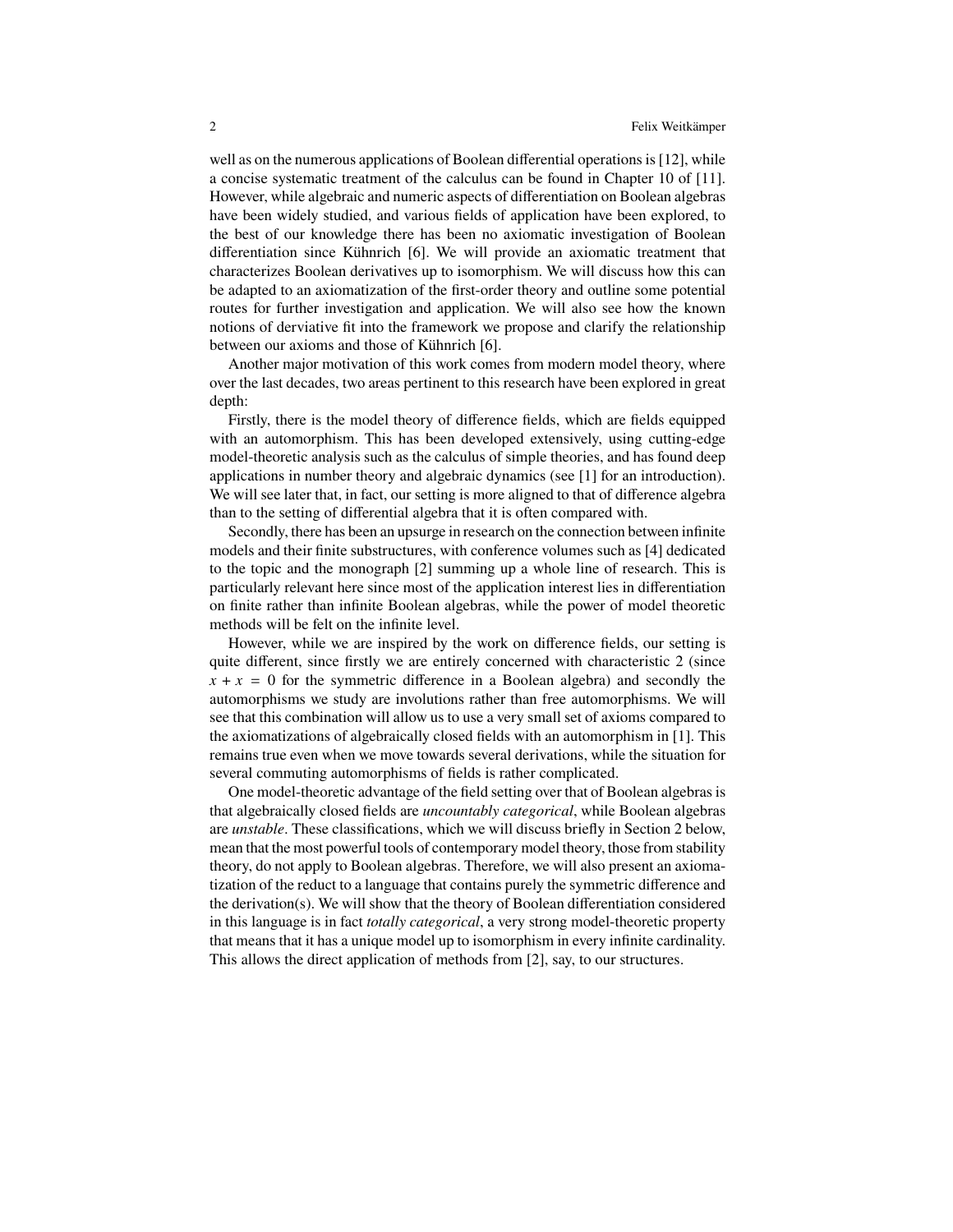#### **1.1.2 Applications of Axiomatizing Boolean Differentiation**

We will briefly outline some potential ramifications of our different levels of axiomatization. Firstly, an immediate consequence of having an axiomatization *up to isomorphism* that applies to several known notions of derivative is that those notions are indeed isomorphic. This means that any property that is preserved under isomorphism transfers immediately from one derivative to another. For instance, we will see in Theorem [5](#page-14-0) that both vectorial and simple derivatives of switching functions in the sense of Steinbach and Posthoff [\[12\]](#page-20-0) fall under our axiomatization. Therefore, in order to prove something for all vectorial derivatives, it suffices to prove it for the simple derivative with respect to the first coordinate only, and it immediately generalizes to all the other notions of derivative.

From a structural point of view, a complete axiomatization lists essential properties of Boolean differentiation, since all properties of Boolean differentiation are bound to follow from the axioms. We will see that the axioms only need to pose a small number of algebraic conditions on the derivatives, which should sharpen the focus of further investigations into Boolean differentiation.

Having established an axiomatization up to isomorphism, what can be gained from an axiomatization of merely the first-order theory? One key advantage is that the first-order theory makes a connection between a single theory of derivatives on infinite Boolean algebras and the infinitely many theories of large finite Boolean Algebras with derivatives. The beginnings of this are developed in Subsection [1.4.](#page-14-1)

Beyond that, the connections to model theory and the work of Cherlin and Hrushovski [\[2\]](#page-19-1) outlined above require a first-order axiomatization of the additive theory with derivatives. Exploiting this deeper connection of finite and infinite Boolean differentiation remains further work.

## **1.1.3 Outline**

In the section following this introduction, we will be giving an overview of the terms and the results from model theory that we will be using in this paper.

In the main section, we will introduce Boolean differentiation and specifically our framework for derivatives. We will provide the axiom systems for the full language and the additive reduct and prove their completeness.

In Section 4 we will discuss the relationship to finite algebras of logic functions equipped with derivatives, and prove elimination of quantifiers for the theories with a single derivation.

In the final section we will discuss connections to the existing literature on Boolean differentiation. We will also highlight possible consequences of our results and point out some other putative areas for further research.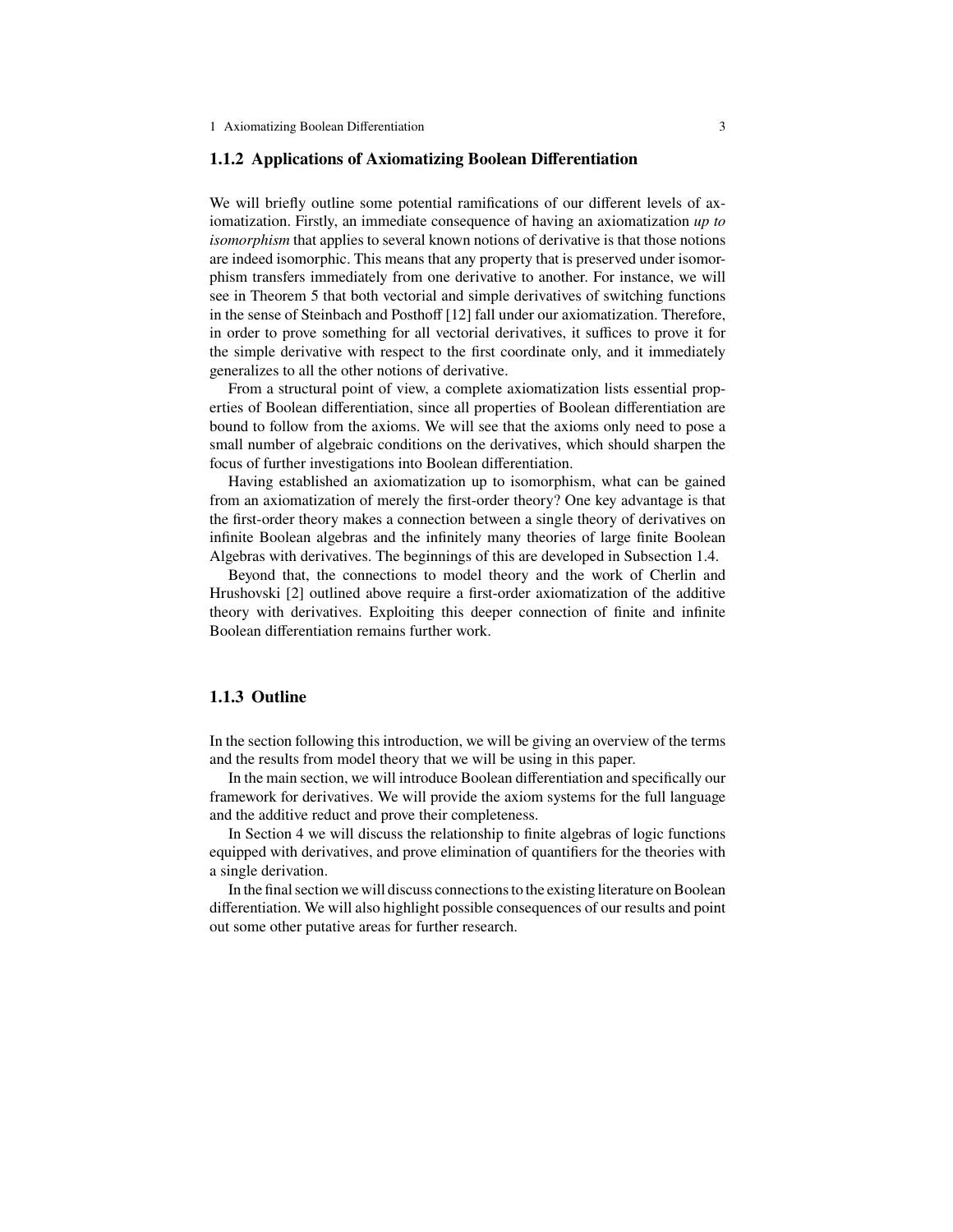## <span id="page-3-1"></span>**1.2 Model-theoretic Fundamentals**

In this section we will rehearse the elements of classical model theory that we will need in the course of the paper. However, we will assume familiarity with the basic principles of first-order logic, such as its syntax and semantics, as well as fundamental concepts such as completeness of a theory and isomorphism of structures, which should be explained in any first textbook on logic.

Due to their traditional connection to propositional logic, Boolean algebras were among the first algebraic structures whose model theory was studied. In this work, we will refer to two classical complete theories of Boolean algebras: infinite atomic and infinite atomless Boolean algebras.

**Proposition 1** *The following classes of Boolean algebras are axiomatizable by a complete first-order theory:*

- *1. The theory of infinite atomless Boolean algebras;*
- *2. The theory of infinite atomic Boolean algebras*

We will continue with some additional definitions:

**Definition 1** A first-order theory is called *categorical* in a cardinal  $\kappa$  if all its models of cardinality  $\kappa$  are isomorphic.

It is well-known that the theory of infinite atomless Boolean algebras is  $\omega$ -categorical, while the theory of infinite atomic Boolean algebras is not.

Categoricity is a central concept in model theory, as it implies both completeness and good model-theoretic behavior:

**Proposition 2** *(Vaught's Test, Theorem 2.2.6 of [\[8\]](#page-20-4) ) If a satisfiable first-order theory with no finite models is categorical in an infinite cardinal*  $\kappa$ *, then it is complete.* 

The most common measure of well-behavedness used in modern model theory is stability and the many variants of this concept, all of which have their root in Saharon Shelah's groundbreaking work on classification theory. We will refer to several steps on this scale, which we will briefly introduce here. We first need the concept of a type.

**Definition 2** Let T be a complete theory, M a model of T, A a subset of M and  $n \in \mathbb{N}$ . Then a *(complete) n*-type p of T over A is a set of formulas with *n* free variables and parameters in A such that  $p$  is satisfiable and for every such formula  $\phi$ , either  $\phi$  or  $\neg \phi$  lies in p.

<span id="page-3-0"></span>The number of types that are realized in a certain model is at the basis of one of a number of equivalent definitions of stability. However, since we will need a different formulation later, we will give that here:

**Definition 3** Let  $T$  be a complete theory in a countable language.

T is called *stable* if no formula has the order property: that is, there is no model M of T and formula  $\phi(x; y)$  such that for a sequence of pairs of tuples  $(a_i; b_i)_{i < \omega}$  in M,  $\phi(a_i; b_i)$  holds if and only if  $i < j$ .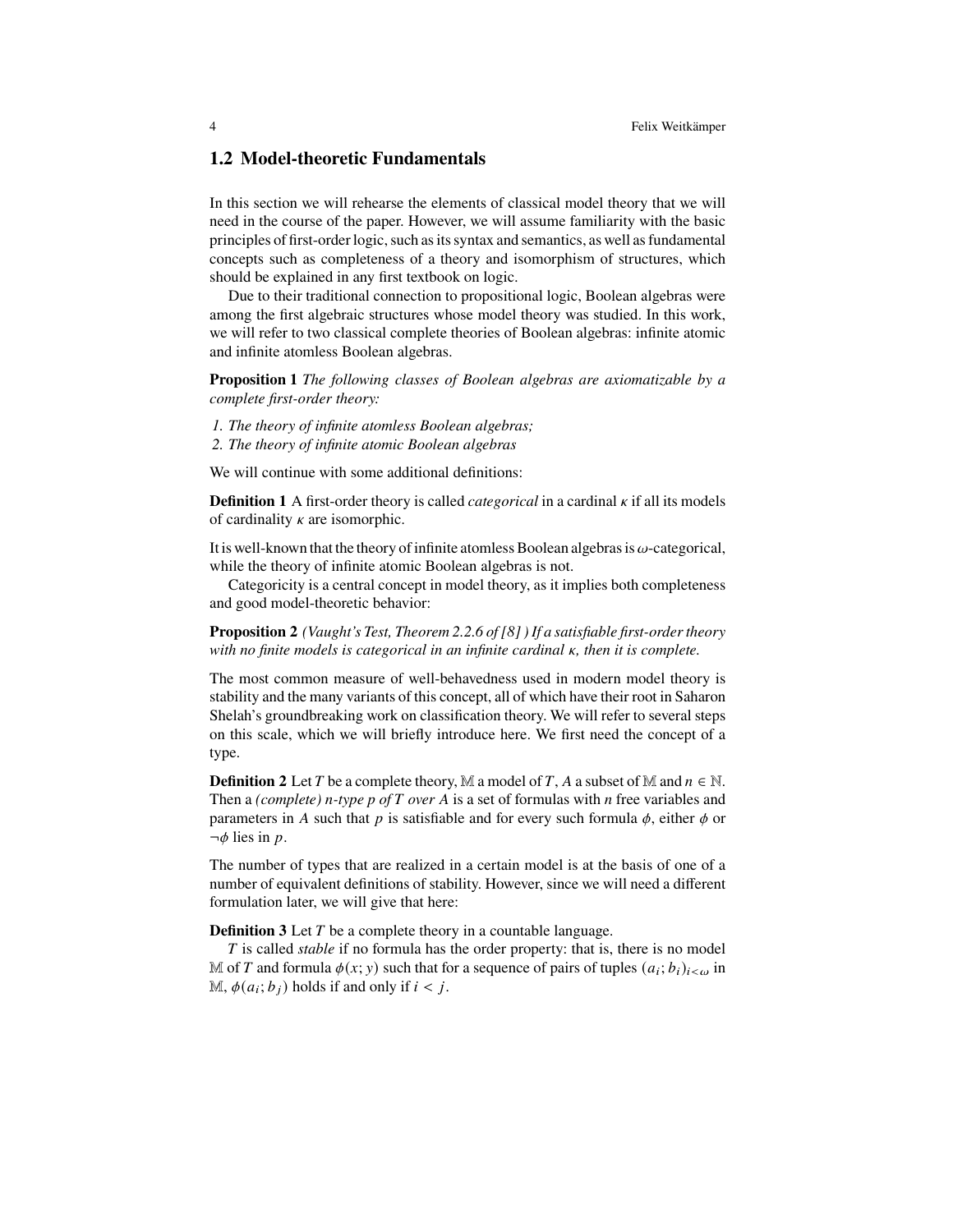$\overline{T}$  is called  $\omega$ -*stable* if there are only countably many types over any countable subset of a model of T

 $T$  is called *strongly minimal* if every definable subset of any model of  $T$  is either finite or cofinite (i.e. its complement is finite).

These categories of stability are related to another in a strictly descending scale as follows:

**Proposition 3** *For complete theories in a countable language, the following strict implications hold:*  $(i) ⇒ (ii) ⇒ (iii) ⇒ (iv)$ *, where* 

- *(i) is strongly minimal.*
- *(ii) is categorical in one (equivalently all) uncountable cardinal(s).*
- $(iii)$  *T is*  $\omega$ *-stable.*
- *(iv) is stable.*

*Proof* (i) implies (ii) by Proposition 6.1.12, (ii) implies (iii) by Theorem 5.2.10, (iii) implies (iv) by Proposition 6.2.11 with Theorem 6.2.14, all from [\[8\]](#page-20-4).  $\Box$ 

One of the prime reasons for the usefulness of stability theory is its connection to the existence of a good dimension notion on all models of the theory. The most commonly used and strongest dimension notion is known as *Morley Rank (*alongside the associated notion of a *Morley Degree)* and is usually abbreviated as *RM.* While one can find a rigorous introduction of the notion in Chapter 6 of [\[8\]](#page-20-4), we will here just note the relationship between the existence of a well-defined Morley Rank and the stability hierarchy given above:

### **Proposition 4** *Let T be a complete theory in a countable language.*

*Then is strongly minimal if and only if every model of has Morley Rank 1 and Morley Degree 1.*

*If is uncountably categorical, every model has finite Morley Rank.*

 $T$  *is*  $\omega$ -stable if and only if (every definable subset of) every model has well-defined *Morley Rank.*

*Remark 1 T* being just stable is characterized by a different, but less well-behaved rank notion being well-defined.

We will conclude our excursion to stability theory by applying the stability hierarchy to Boolean algebras.

**Proposition 5** *Let T be a theory that interprets an infinite Boolean algebra. Then is unstable.*

*Proof* The canonical order relation of any infinite Boolean algebra, given by  $a \leq b$ iff  $a = a \wedge b$ , has the order property in the sense of Definition [3.](#page-3-0)

Therefore, we will not just study the full theory of the differential Boolean calculus, but also its reduct to the additive group of the associated Boolean ring. That is an abelian group with  $x + x = 0$  for all x, and thus an  $\mathbb{F}_2$ -vector-space. This reduct is on the opposite end of the stability spectrum: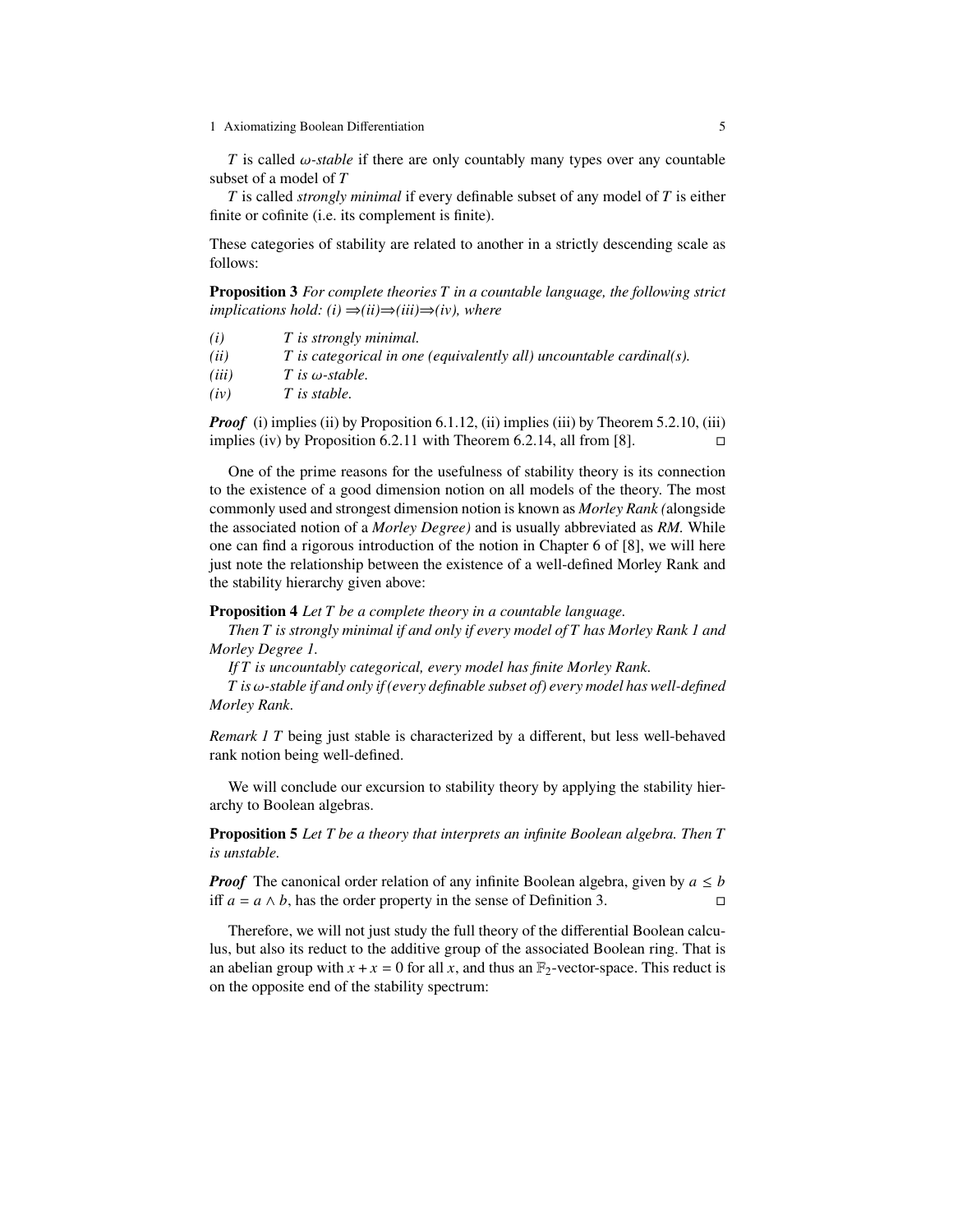**Proposition 6** *The theory of infinite abelian groups with*  $x + x = 0$  *for all*  $x$  *is strongly minimal.*

*Proof* Classical result of model theory, see e.g. Section 4.5 of [\[5\]](#page-20-5). □

We will now continue to those concepts that help to characterize the relationship between finite and infinite structures.

<span id="page-5-0"></span>First, we will introduce the concept of a generic theory, specialized to a context appropriate for our investigations:

**Definition 4** Let  $\mathcal{L}$  be a language and let  $(\mathbb{M}_n)_{n \in \mathbb{N}}$  be a sequence of  $\mathcal{L}$ -structures. Let  $T$  be a complete  $\mathcal{L}$ -theory.

*T* is called the *generic theory* of  $(\mathbb{M}_n)_{n\in\mathbb{N}}$  if for all  $\varphi \in T$  there is an  $N \in \mathbb{N}$  such that  $\mathbb{M}_n \models \varphi$  for all  $n > N$ .

Since all finite Boolean algebras are atomic, the generic theory of the cardinalityascending sequence of finite Boolean algebras is the theory of infinite atomic Boolean algebras.

A generic theory can be considered as a limit of the individual theories of a sequence of structures.

A different notion which may or may not coincide with a generic theory can be obtained by turning this around and considering instead the first-order theory of the limit of the structures.

The notion of limit used here is the Fraisse limit of structures, for which there are different formalizations in slightly different settings. For our purposes, we will need one that can accommodate functions as well as relations, and we find it in Section 7 of [\[5\]](#page-20-5).

#### **Definition 5** Let M be an  $\mathcal{L}$ -structure. Then

M is called *locally finite* if any finitely generated substructure of M is finite.

A locally finite structure is called *uniformly locally finite* if there is a function  $f : \mathbb{N} \to \mathbb{N}$  such that the substructure generated by any subset of cardinality *n* has cardinality at most  $f(n)$ .

A locally finite M is called *ultrahomogeneous* if every isomorphism between finite substructures extends to an isomorphism of M.

If M is countably infinite, ultrahomogeneous and locally finite, it is referred to as a *Fraisse structure.*

Such a Fraisse structure is considered the *Fraisse limit* of the class of its finite substructures.

**Proposition 7** *(Theorem 7.1.2 of [\[5\]](#page-20-5)) A non-empty class of finite structures is the class of finite substructures of a Fraisse structure (i.e. has a Fraisse limit) if the following are satisfied:*

1.  $\Re$  is closed under isomorphism.

- a.  $\Re$  is closed under taking substructures.
- b.  $\Re$  contains structures of arbitrarily large cardinalities.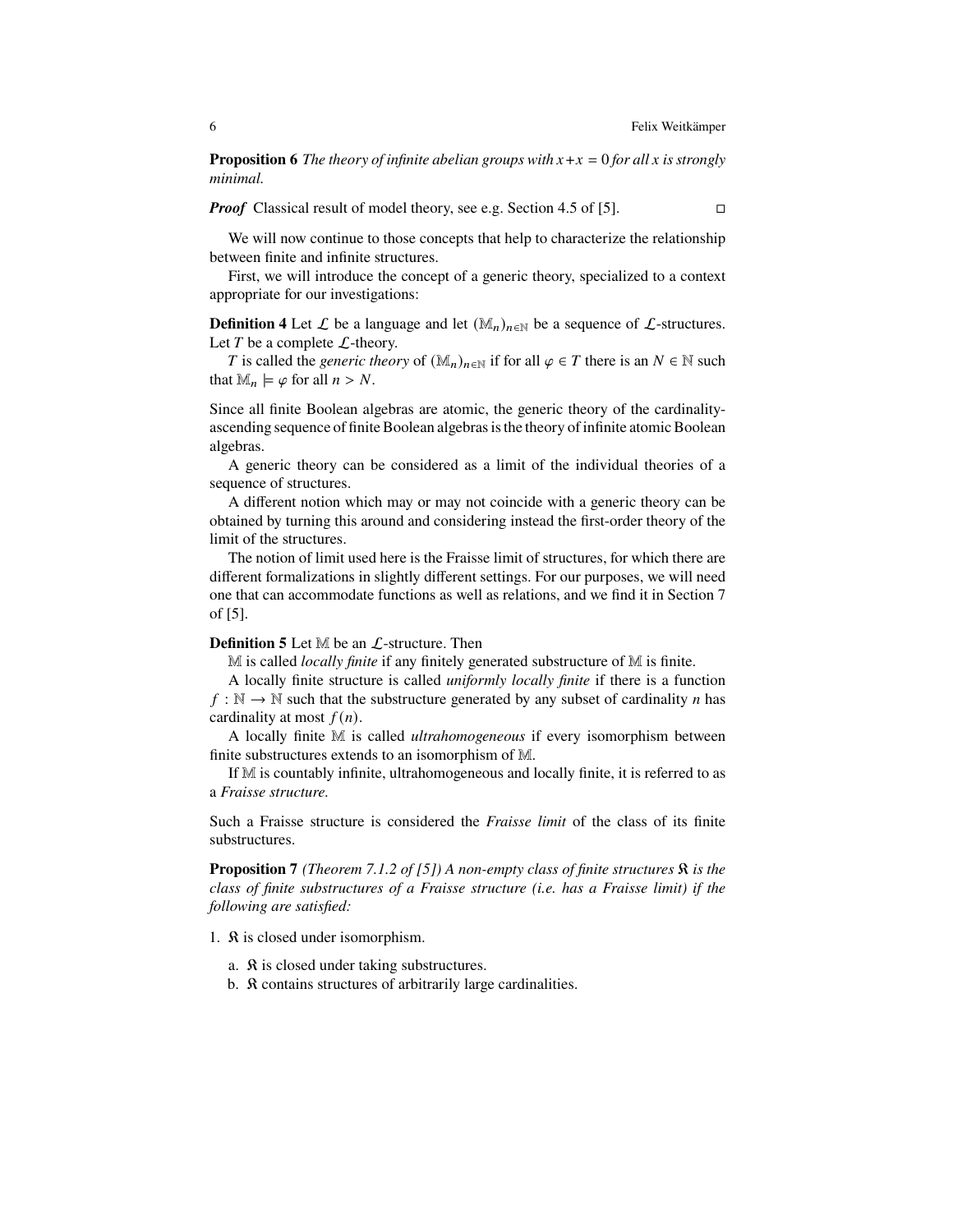- 1 Axiomatizing Boolean Differentiation 7
	- c. Whenever A and B are in  $\Re$ , there is a C in  $\Re$  such that both A and B can be embedded in  $C$  (Joint embedding property).
	- d. Whenever A,  $B_1$  and  $B_2$  are in  $\Re$ ,  $f_1 : A \rightarrow B_1$  and  $f_2 : A \rightarrow B_2$ , there are a  $C \in \mathbb{R}$  and embeddings  $g_1 : B_1 \to C$  and  $g_2 : B_2 \to C$  such that  $g_1 \circ f_1 = g_2 \circ f_2$  (Amalgamation property).

Sometimes the generic theory of a class  $\Re$  and the theory of the Fraisse limit coincide. For instance, the theory of infinite  $\mathbb{F}_2$ -vector-spaces is both the generic theory and the theory of the Fraisse limit of the class of finite  $\mathbb{F}_2$ -vector-spaces. For Boolean algebras, however, both notions of limit exist, but they do not coincide: While the generic theory of the class of finite Boolean algebras is the theory of infinite atomic Boolean algebras, their Fraisse limit is atomless (Classical, see e.g. Example 6.5.25 of [\[9\]](#page-20-6)).

<span id="page-6-1"></span>A very useful consequence of ultrahomogeneity is that the theory of a Fraisse structure will often be  $\omega$ -categorical and admit quantifier elimination:

**Proposition 8** *(Theorem 7.4.1 of [\[5\]](#page-20-5)) Let* M *be a uniformly locally finite Fraisse*  $structure.$  Then the theory of  $M$  *is*  $\omega$ -categorical and admits quantifier elimination.

As both abelian groups with  $x + x = 0$  for all x and Boolean algebras are uniformly locally finite, the theory of atomless Boolean algebras and the theory of infinite abelian groups with  $x + x = 0$  are  $\omega$ -categorical and admit quantifier elimination.

## **1.3 Axiomatizing Boolean Differentiation**

### <span id="page-6-0"></span>**1.3.1 Boolean Functions, Rings and Derivations**

The first prerequisite for a study of structures endowed with derivative operations is to recognize the underlying algebraic nature of those structures.

We will formulate this paper entirely in the context of *Boolean rings*, which is equivalent to that of Boolean algebras.

**Definition 6** A *Boolean ring*  $(\mathbb{B}, +, \cdot, 0, 1)$  is a commutative ring with unit that satisfies the following properties

1. *Idempotency*: For any  $x \in \mathbb{B}$ ,  $x \cdot x = x$ .

2. *Characteristic 2*: For any  $x \in \mathbb{B}$ ,  $x + x = 0$ .

Any Boolean algebra can be made into a Boolean ring by treating + as the symmetric difference (sometimes written  $oplus$  to avoid ambiguity) and  $\cdot$  as the conjunction. Conversely, any Boolean ring defines a Boolean algebra, with conjunction taken as  $\cdot$ , disjunction as  $x + y + xy$  and negation as  $x + 1$ . See [\[10\]](#page-20-7) for the details.

This representation suits our purposes very well, since derivations are usually defined using the symmetric difference.

The most used derivations arise in the study of *switching functions*, that is, functions from  $\{0, 1\}^n \to \{0, 1\}$  for an  $n \in \mathbb{N}$ . We will now formally introduce these derivations: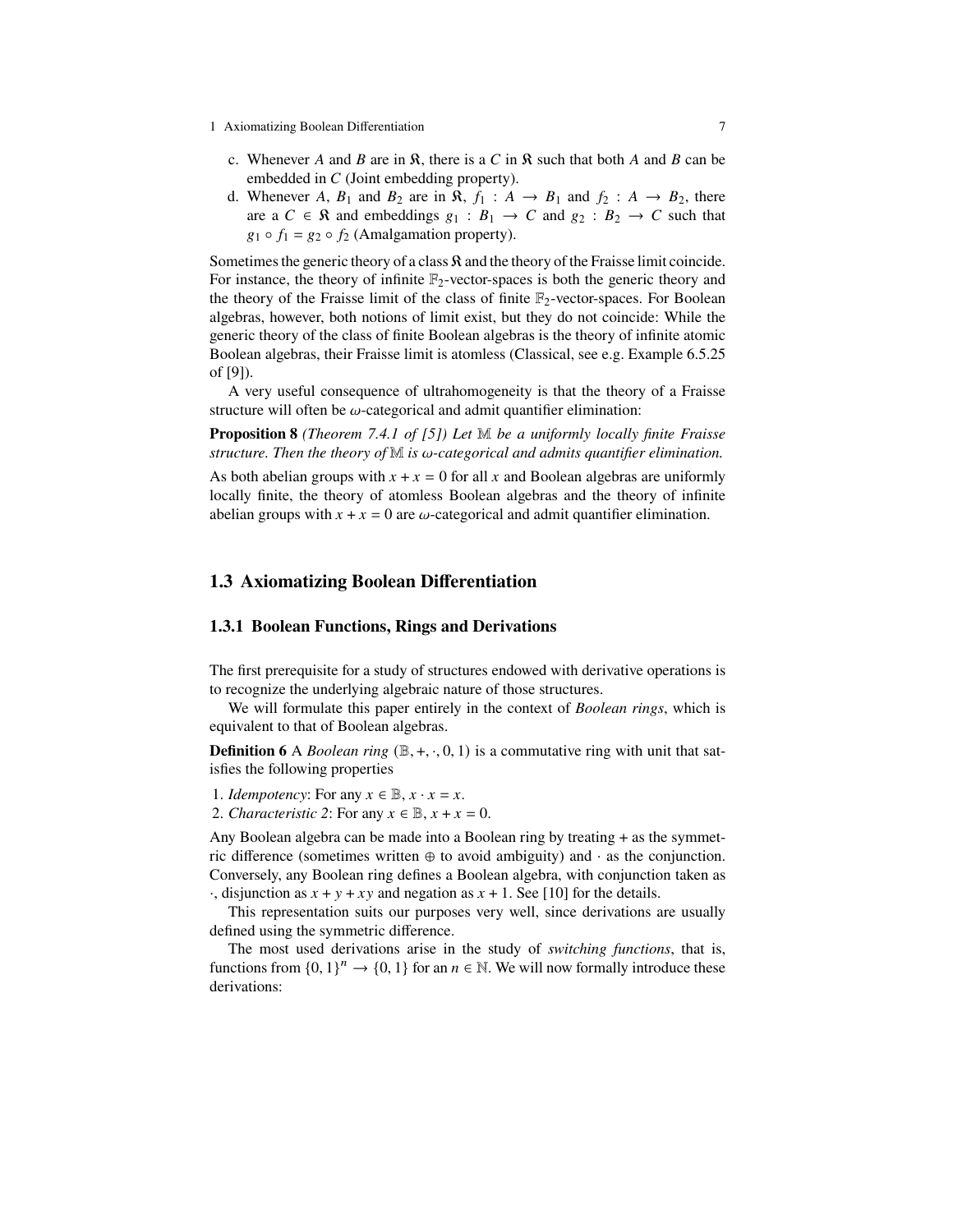**Definition 7** Let  $n \in \mathbb{N}$ , and let  $f : \{0, 1\}^n \to \{0, 1\}$ .

Then the *derivative of*  $f$  *with respect to the i-th coordinate*  $\delta_i(f)$  is given by the function

<span id="page-7-1"></span>
$$
\delta_i(f) : \{0,1\}^n \to \{0,1\},
$$
  

$$
\delta_i(f)(a_1, \ldots, a_i, \ldots, a_n) := f(a_1, \ldots, a_i, \ldots, a_n) + f(a_1, \ldots, a'_i, \ldots, a_n).
$$

The *global derivative*  $D(f)$  is given by  $D(f)(x) = D(f)(x')$ .

These derivatives have been extensively studied, and are the topic of the recent monograph [\[12\]](#page-20-0). In that and other work, a generalized notion of derivative that the authors call *vectorial derivative* is also introduced.

**Definition 8** Let  $n \in \mathbb{N}$ ,  $f : \{0, 1\}^n \rightarrow \{0, 1\}$  and let  $S \subseteq \{1, ..., n\}$ . Then the *vectorial derivative of*  $f$  *with respect to*  $S$ *,*  $\delta_S(f)$ *,* is given by the function

$$
\delta_S(f) : \{0, 1\}^n \to \{0, 1\}, \ \delta_S(f)(a_1, \dots, a_n) \coloneqq f(a_1, \dots, a_n) + f(b_1, \dots, b_n),
$$
  
where  $b_i = \begin{cases} a'_i & i \in S \\ a_i & i \notin S \end{cases}$ .

In the literature, Boolean differentiation is studied mainly as an analogue to real or complex differentiation, and its algebraic properties are usually considered analogues to real or complex *differential* algebra (a remarkable exception to this being [\[13\]](#page-20-8)).

However, while the above-mentioned derivatives are additive and factor over constants (i.e. functions whose derivative is 0), they do not satisfy the Leibniz rule of differentiation, that is,  $\delta(xy) = x\delta(y) + y\delta(x) + \delta(x)\delta(y)$  rather than  $\delta(xy) =$  $x\delta(y) + y\delta(x)$ , and indeed no possible notion of derivative could satisfy the classical definition of a derivation (cf. [\[11\]](#page-20-1), Ch. 10).

<span id="page-7-0"></span>In this paper, we will instead consider Boolean differentiation as an analogue of classical *difference* algebra, which studies automorphisms of the real or complex field. This possibility arises from the following observation:

**Proposition 9** *In all of the cases above, the map*  $f \to \sigma(f)$ ,  $\sigma(f)(a_1, \ldots, a_n)$  =  $f(b_1, \ldots, b_n)$ , is an involution of the Boolean ring of functions from  $\{0, 1\}^n \to$ {0, 1}*.*

*Proof* We need to show that  $\sigma$  respects addition and multiplication and that  $\sigma^2 = \sigma$ .

- 1.  $\sigma(f + g)(a_1, \ldots, a_n) = (f + g)(b_1, \ldots, b_n) = f(b_1, \ldots, b_n) + g(b_1, \ldots, b_n) =$  $\sigma(f)(a_1,\ldots,a_n)+\sigma(b)(a_1,\ldots,a_n)$
- 2. Similarly for multiplication

3. 
$$
\sigma^2(f)(a_1, \ldots, a_n) = f(b_1, \ldots, b_n)
$$
, where  $b_i = \begin{cases} a''_i & i \in S \\ a_i & i \notin S \end{cases}$ .  
But as  $a''_i = a_i, b_i = a_i$  for all *i*.

As  $\delta(f) = f + \sigma(f)$ ,  $\sigma(f) = f + \delta(f)$  and we can (and will) therefore study derivations and their associated involutions interchangeably.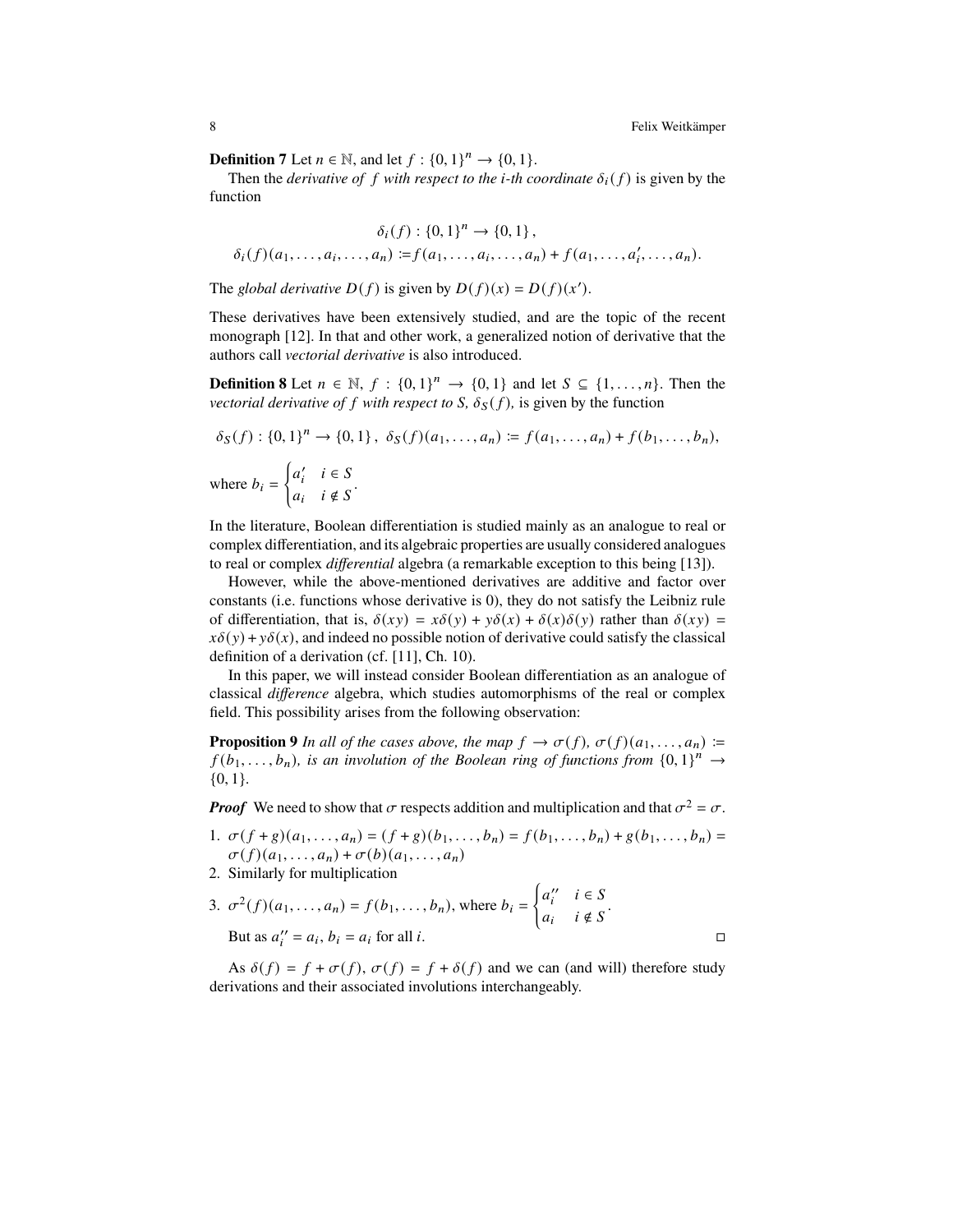#### <span id="page-8-3"></span>**1.3.2 A Complete Axiomatization**

In the light of Proposition [9,](#page-7-0) we can choose between using a derivation  $\delta$  or an involution  $\sigma$  in our language, and whether to include the operations of a Boolean algebra or the ring operations. For the sake of consistency with the notion of Boolean *differentiation*, we will officially present our axiomatization in the following languages:

**Definition 9** For  $n \in \mathbb{N}$ , let  $\mathcal{L}_n$  be the language consisting of the binary operations + and  $\cdot$ , the constant symbols 0 and 1 and the unary functions  $\delta_1, \ldots, \delta_n$ .

Let  $\mathcal{L}_n^+$  be the reduct of this language, where the conjunction  $\cdot$  and the constant 1 are omitted.

Whenever R is an  $\mathcal{L}_n$  or  $\mathcal{L}_n^+$  structure, let  $\sigma_n := \delta_n + id$ .

In  $\mathcal{L}_1$  and  $\mathcal{L}_1^+$ , we usually write  $\delta$  and  $\sigma$  for  $\delta_1$  and  $\sigma_1$ .

For clarity of exposition, we will begin by providing a complete axiomatization of the Boolean derivative on  $\mathcal{L}_n^+$  and then extending it to a complete axiomatization on  $\mathcal{L}_n$ .

**Definition 10** Let  $T_1^+$  be the following  $\mathcal{L}_1^+$  theory:

- 1.  $V$  is an abelian group of characteristic 2, that is, an abelian group with the property that  $\forall x (x + x = 0)$ .
- 2.  $\sigma$  is an involution of groups.
- <span id="page-8-0"></span>3.  $\delta$  is complete, that is,  $\forall y(\delta(y) = 0 \Rightarrow \exists x(\delta(x) = y)).$

We will not only show that  $T_1^+$  is complete when restricted to infinite models, but moreover, we will show that it is categorical in every infinite cardinal:

**Theorem 1**  $T_1^+$  *is categorical in all infinite cardinals. Its infinite models form a complete -stable elementary class.*

<span id="page-8-2"></span>The proof of Theorem [1](#page-8-0) will go through two Lemmas. First, though, a simple observation that we will use throughout and which justifies the formulation of the completeness axiom:

*Remark 2* Let *V* be an abelian group of characteristic 2 and  $\sigma$  an involution of groups. Then  $\forall x \in V : \delta(\delta(x)) = 0$ .

**Proof**  $\delta(\delta(x)) = \delta(x+\sigma(x)) = (x+\sigma(x))+\sigma(x+\sigma(x)) = x+\sigma(x)+\sigma(x)+x = 0.$ 

<span id="page-8-1"></span>**Lemma 1** *Let* V, V' *be free finite-dimensional k-modules over a ring k and let*  $F: V \to V'$  be a linear isomorphism. Let  $f: V \to V$  and  $f': V' \to V'$  be linear *endomorphisms. Let* **a** *be a basis for and a matrix representing with respect to* **a***. Then is an isomorphism of the structures enriched by a function symbol for o* **a** *i and*  $f'$  *on*  $V'$  *iff*  $M$  *is the matrix representation of*  $f'$  *with respect to*  $\overline{F(a)}$ *.* 

*Proof* It suffices to show that  $\forall x (F(f(x))) = f'(F(x))$ . So let  $x \in V$  and let **v** be the  $k$ -vector representing  $x$  with respect to **a**. Then **v** is also the  $k$ -vector representing  $F(x)$  with respect to  $\overrightarrow{F(a)}$ . Thus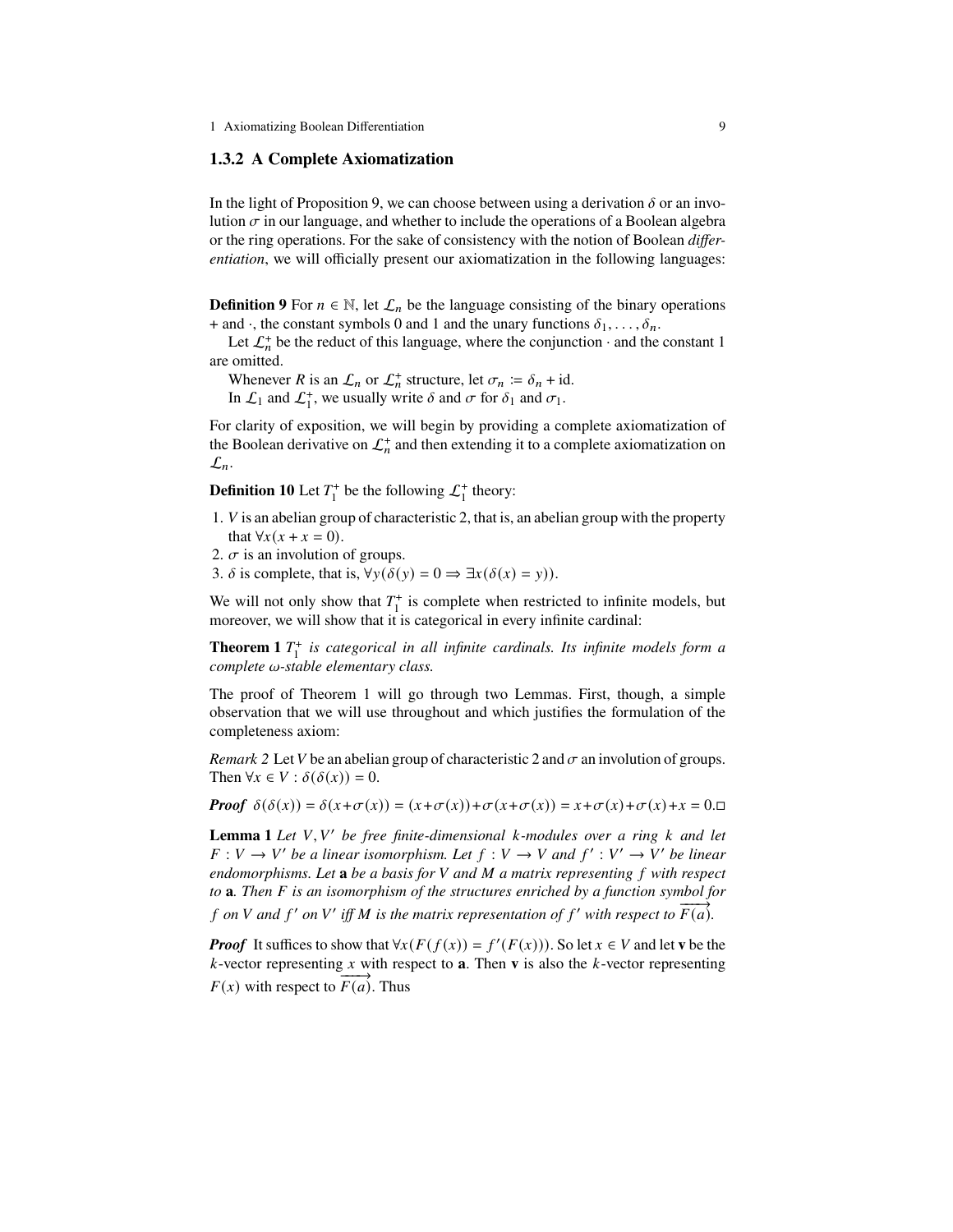10 Felix Weitkämper

<span id="page-9-0"></span>
$$
F(f(x)) = F(M\mathbf{va}) = M\mathbf{v}\overrightarrow{F(a)} = f'(\mathbf{v}\overrightarrow{F(a)}) = f'(F(\mathbf{va})) = f'(F(x)).
$$

In order to apply Lemma [1](#page-8-1) to our structures, we will prove another lemma.

**Lemma 2** Let  $(V, +, 0, \delta)$  be a model of  $T_1^+$ . Then  $(V, +, 0)$  is an  $\mathbb{F}_2$  vector space and *the following holds:*

*I.* 
$$
V = \bigoplus_{i=1}^{k} U_i
$$
 for a cardinal  $\kappa$ , where each  $U_i$  is a 2-dimensional  $\delta$ -invariant subspace  
on which  $\delta$  can be represented by the matrix  $\begin{pmatrix} 0 & 0 \\ 1 & 0 \end{pmatrix}$ .

2. *V* has cardinality  $2^{2n}$  for an  $n \in \mathbb{N}$  or infinite cardinality.

#### *Proof* The proof will proceed in steps.

First, as  $V$  is an abelian group, being of characteristic 2 is equivalent to being an  $\mathbb{F}_2$  vector space.

Let K be the kernel of the group- and thus  $\mathbb{F}_2$ -vector-space-homomorphism  $\delta$ . Let  $(b_i | i \in I)$  be an  $\mathbb{F}_2$ -basis for K and let  $(a_i | i \in I)$  be such that  $\delta(a_i) = b_i$ . We claim that  $V = \bigoplus$  $i \in I$  $\langle a_i, b_i \rangle$  is a decomposition as required in the statement of the lemma. So, we have to show (a) that  $V = \sum_{i \in I} \langle a_i, b_i \rangle$ , (b) that the sum is direct and (c) that each $\langle a_i, b_i \rangle$  satisfies the requirements of the lemma.

(a): Let  $x \in V$ . Then by Remark [2](#page-8-2)  $\delta(x) \in K$  and thus  $\delta(x) = \sum_{j \in J} b_j$ . Observe that  $\delta(x + \sum_{j \in J} a_j) = \sum_{j \in J} b_j + \sum_{j \in J} b_j = 0$  and thus that  $x + \sum_{j \in J} a_j \in K$ . But as by definition  $K \subseteq \sum_{i \in I} \langle a_i, b_i \rangle$  and  $\sum_{j \in J} a_j \in \sum_{i \in I} \langle a_i, b_i \rangle$ , we also obtain  $x \in \sum_{i \in I} \langle a_i, b_i \rangle$ .

(b): We need to show that  $\sum_{j \in J} u_j = 0 \Rightarrow u_j = 0$  for all  $j \in J$ . But by definition

 $\sum_{j \in J} u_j = \sum_{k \in K} a_k + \sum_{l \in L}$  $b_l$ . We see that  $\delta(\sum_{k \in K} a_k + \sum_{l \in L} b_l) = \sum_{k \in K} b_k$  and since  $(b_i | i \in I)$ is a basis for K, this implies that  $K = \emptyset$ . Then  $\sum_{l \in L} b_l = 0$ , which however implies that

 $L = \emptyset$  by the same argument.

(c): We have already seen that each  $\langle a_i, b_i \rangle$  is 2-dimensional, so it remains to show that  $\delta(a_i) = b_i$  and that  $\delta(b_i) = 0$ . But that is just the definition of the  $a_i$  and  $b_i$ .

This shows the first clause of the Lemma; the second clause follows from the first clause together with additivity of dimension in free sums and the fact that  $|V| = 2^{\dim_{\mathbb{F}_2}(V)}$ .

*Remark 3* In fact, one can extend any linearly independent system **w<sup>i</sup>** in the kernel together with any  $\mathbf{v}_i$  with  $\delta(v_i) = w_i$  into a representation with respect to which the lemma holds.

We can now proceed to prove Theorem [1.](#page-8-0)

*Proof* Let  $(V, +, \delta)$  and  $(V', +, \delta')$  be two models of  $T_1^+$  of cardinality  $\kappa \ge \omega$ . Then by Lemma [2,](#page-9-0)  $V = \bigoplus_{k=1}^{k} V_k$  $i=1$  $U_i$  and  $V' = \bigoplus_{k=1}^{k} V_k$  $i=1$  $U_i'$  with the properties mentioned there. We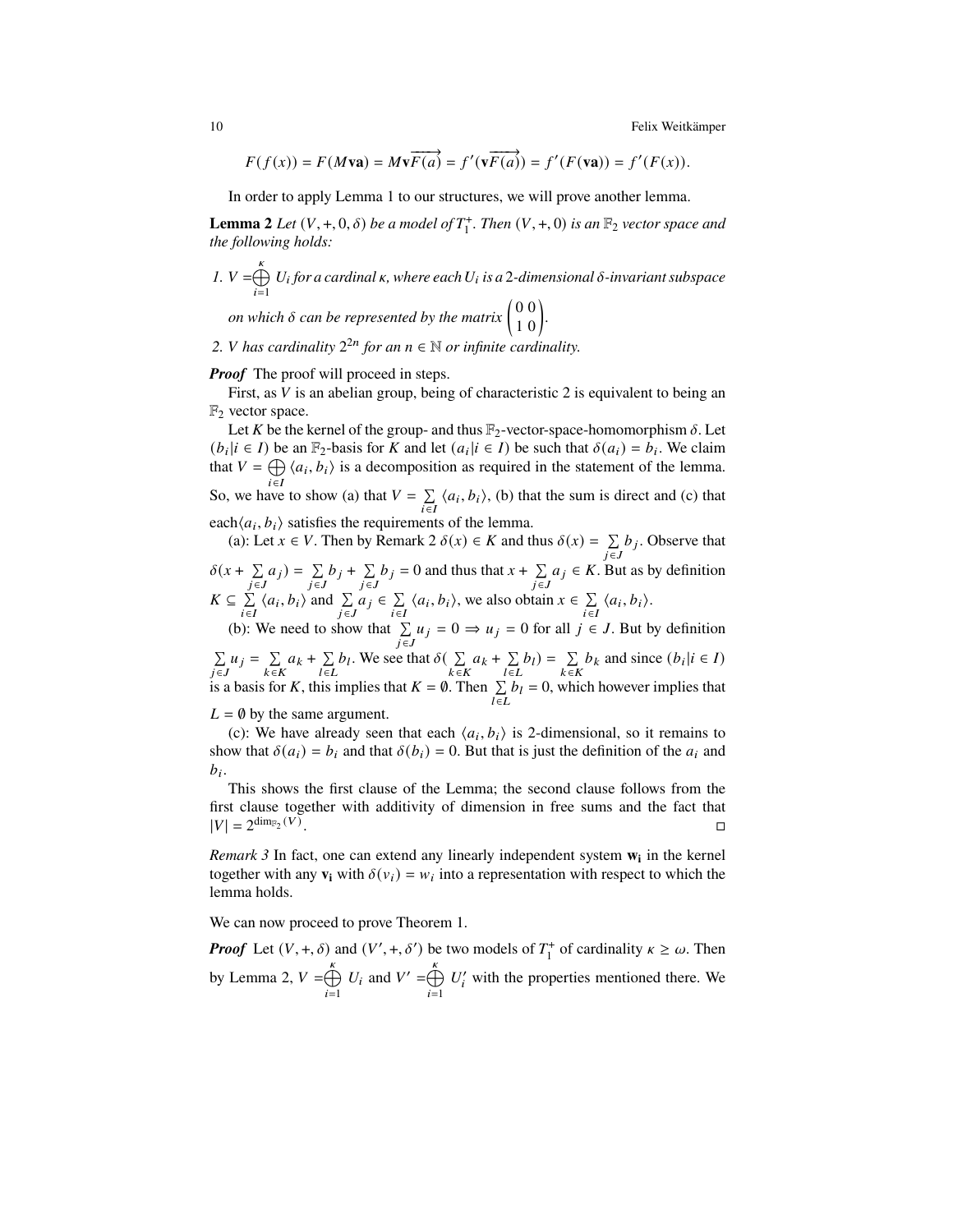define a linear bijection  $F: V \to V'$  by defining linear bijections  $F_i: U_i \to U'_i$  for each *i*. Let  $(a_i, b_i)$  and  $(a'_i, b'_i)$  be bases for  $U_i$  and  $U'_i$  respectively for which  $\delta$  has the matrix representation  $\begin{pmatrix} 0 & 0 \\ 1 & 0 \end{pmatrix}$ . Then let  $F_i(a_i) = a'_i$  and  $F_i(b_i) = b'_i$ . Clearly,  $F_i$ defines an isomorphism of vector spaces, and by Lemma [1,](#page-8-1)  $F_i(\delta(x)) = \delta'(F(x))$ . We will now define  $F(x) = F(\sum u_i) := \sum F_i(u_i)$ . This is clearly a well-defined linear bijection. It thus only remains to show that  $F(\delta(x)) = \delta'(F(x))$ :

$$
F(\delta(x)) = \sum F_j(\delta(u_j)) = \sum \delta'(F_j(u_j)) = \delta'(\sum F_j(u_j)) = \delta'(F(x)).
$$

Therefore,  $T_1^+$  is categorical in all infinite cardinals. By the discussion in Section [1.2,](#page-3-1) this implies that the first-order theory of the infinite models of  $T_1^+$  is both complete and  $\omega$ -stable (since it is uncountably categorical).

This categoricity result unlocks powerful model-theoretic tools for Boolean differential groups, which we will briefly discuss in the final section. Here we will now adapt our axiomatization to give a complete first-order theory of Boolean differentiation which takes full account of the ring structure.

**Definition 11** Let K be a Boolean ring, and  $T_K$  a complete first-order theory of Boolean algebras expressed in the language of Boolean rings. Then  $T_1^K$  is the following theory in the language  $\mathcal{L}_1$ :

1.  $\sigma$  is an involution of Boolean rings.

2. ker $(\delta) \models T_K$ .

3.  $\delta$  is complete, i.e. there is a  $z \in V$  such that  $\delta(z) = 1$ .

*Remark 4* We remark that we found it rather surprising that one could obtain a complete axiomatization by just adding a finite number of axioms to the ones regarding . This seems to be entirely due to the fact that one can define the ring structure on  $V$  from the ring structure on the constants (see below).

We will adopt a different and possibly more straightforward strategy to proving completeness of the first-order theory here, extending isomorphisms between kernels to isomorphisms between the models of  $T_1^K$ . First, we give a more concrete characterization of  $\delta$  being complete:

<span id="page-10-1"></span>**Proposition 10** *Let*  $V$  *be a model of*  $T_1^K$  *for a Boolean ring*  $K$ *. Then*  $V$  *is a free*  $\ker(\delta)$ -algebra on two generators  $(1, z)$  and  $\delta$  is a  $\ker(\delta)$ -algebra-morphism given *by*  $\delta(z) = 1$  *and*  $\delta(1) = 0$ *.* 

*Proof* Let z be as in the definition of  $T_1^K$ .

(a) (1, z) generate V. Indeed, let  $x \in V$  be arbitrary. Then  $\delta(x) \in \text{ker}(\delta)$  and  $\delta(x) = \delta(\delta(x)z)$  by ker( $\delta$ )-linearity. Thus,  $x + \delta(x)z \in \text{ker}(\delta)$  and therefore  $x =$  $(x + \delta(x)z) + \delta(x)z$  is the required representation.

(b) (1, z) generate V freely. Indeed, if  $a + bz = 0$  for some  $a, b \in K$ , then  $\delta(a + bz) = b = 0$  and thus also  $a = 0$ .

<span id="page-10-0"></span>Now we can prove the extension of isomorphisms.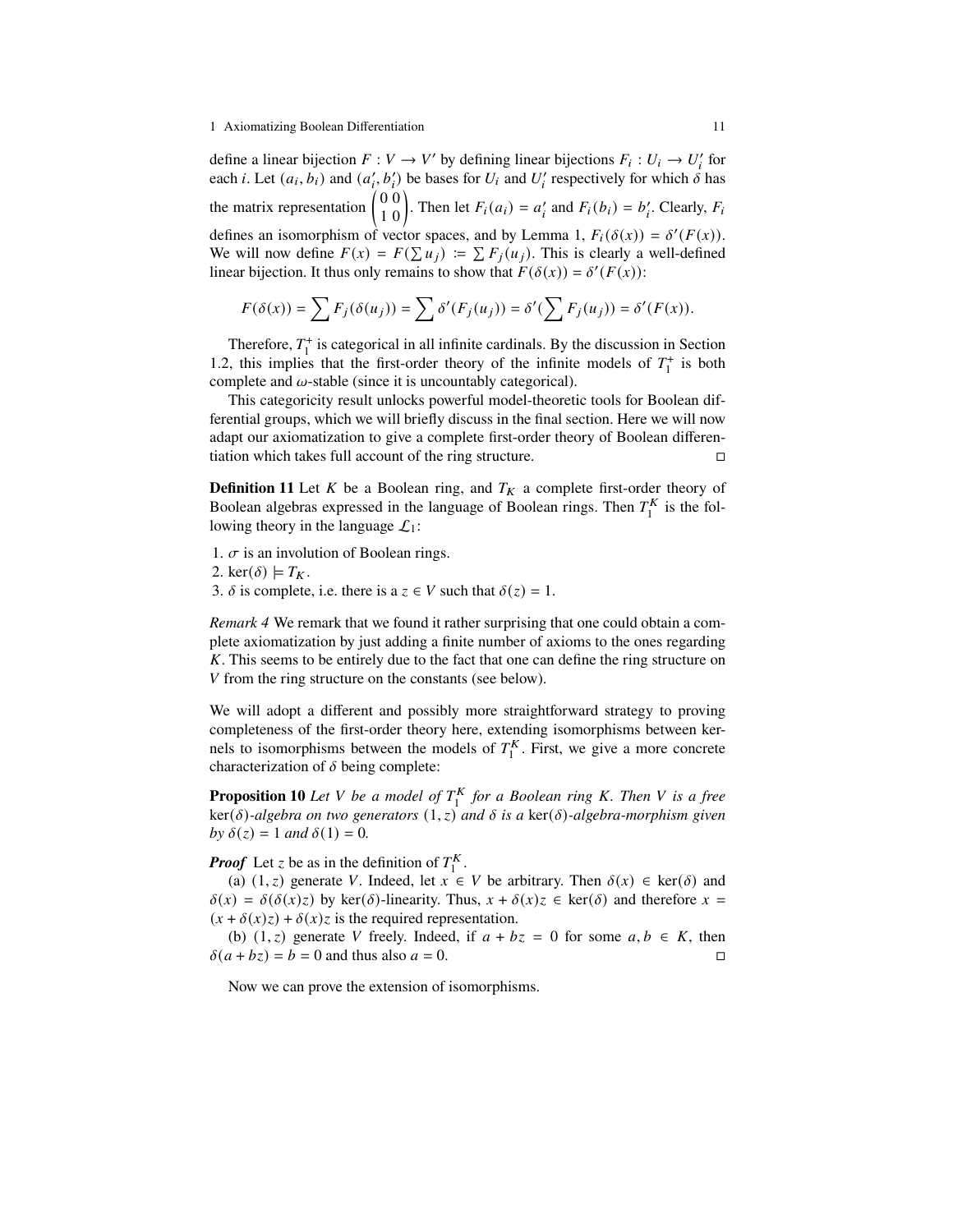**Proposition 11** *There is a one-to-one correspondence between isomorphism classes* of Boolean algebras *K* and isomorphism classes of models of  $T_1^K$ .

*Proof* Let K be a Boolean algebra and V a free K-algebra on 2 generators. Then by Lemma [1,](#page-8-1) the condition  $\delta(z) = 1$  and  $\delta(1) = 0$  uniquely determines V as a K-algebra up to isomorphism.

So let  $f: V \to V'$  be an isomorphism of K-algebras respecting  $\delta$ . We claim that f is in fact an isomorphism of Boolean rings. So let  $(k_1 + k_2 z)$  and  $(k_1' + k_2' z)$  be elements of  $V$ . Then

$$
f((k_1 + k_2 z) \cdot (k'_1 + k'_2 z)) = f(k_1 k'_1 + (k_2 k'_1 + k_1 k'_2 + k_2 k'_2) z)
$$
  
=  $f(k_1) f(k'_1) + (f(k_2) f(k'_1) + f(k_1) f(k'_2) + f(k_2) f(k'_2)) f(z)$   
=  $f(k_1 + k_2 z) f(k'_1 + k'_2 z)$ 

Therefore f is actually an isomorphism of Boolean rings as required.  $\Box$ 

We can reformulate this as a complete axiomatization result in its own right:

**Corollary 1** *For any Boolean algebra , the following three axioms characterize a Boolean derivative with kernel up to isomorphism:*

- *1. is an involution of Boolean rings.*
- 2. ker( $\delta$ )  $\cong$  *K*.
- *3.*  $\delta$  *is complete, i.e. there is a*  $z \in V$  *such that*  $\delta(z) = 1$ *.*

It follows from the above that whenever the theory of  $K$  is  $\omega$ -categorical, then so is  $T_1^K$ . In particular, when K is an infinite atomless Boolean algebra, then  $T_1^K$  is  $\omega$ -categorical and therefore complete. In fact,  $T_1^K$  is complete regardless of K, and this can be seen using any of a number of classical model-theoretic techniques.

**Theorem 2** Let  $T_K$  be any complete theory of Boolean rings. Then the theory  $T_1^K$  is *complete.*

*Proof* We sketch a proof using ultraproducts (See Section 9.5 of [\[5\]](#page-20-5) for an introduction), since that most easily generalizes to several derivations. Let  $A$  and  $B$  be models of  $T_1^K$ , and let  $K_A$  and  $K_B$  be their respective kernels. Then  $K_A \equiv K_B$  and we want to show that  $A \equiv B$  also. By the Keisler-Shelah Theorem,  $K_A$  and  $K_B$  have isomorphic ultrapowers  $U(K_A) \simeq U(K_B)$ . Using the same index set and the same ultrafilter, we can take the ultrapowers of  $U(A)$  of A and  $U(B)$  of B. Then the kernel of  $U(A)$  is isomorphic to  $U(K_A)$  and the kernel of  $U(B)$  is isomorphic to  $U(K_B)$ . Thus, the kernels are isomorphic to each other and by Proposition [11](#page-10-0)  $U(A)$  and  $U(B)$  are also. Therefore, A and B must have been elementarily equivalent.  $\square$ 

We will now extend the characterizations above to several derivatives.

In the following we will use the shorthand  $\delta_J^{[J]}$  to mean the |J|-fold derivative with respect to all  $\delta_j$ ,  $j \in J$ ; for instance,  $\delta_{\{1,...,n\}}^n(x) = \delta_1 \delta_2 ... \delta_n(x)$  and  $\delta_{\{j\}}^1 = \delta_j$ . (We add the cardinality superscript to avoid confusion with the vectorial derivative from Definition [8\)](#page-7-1)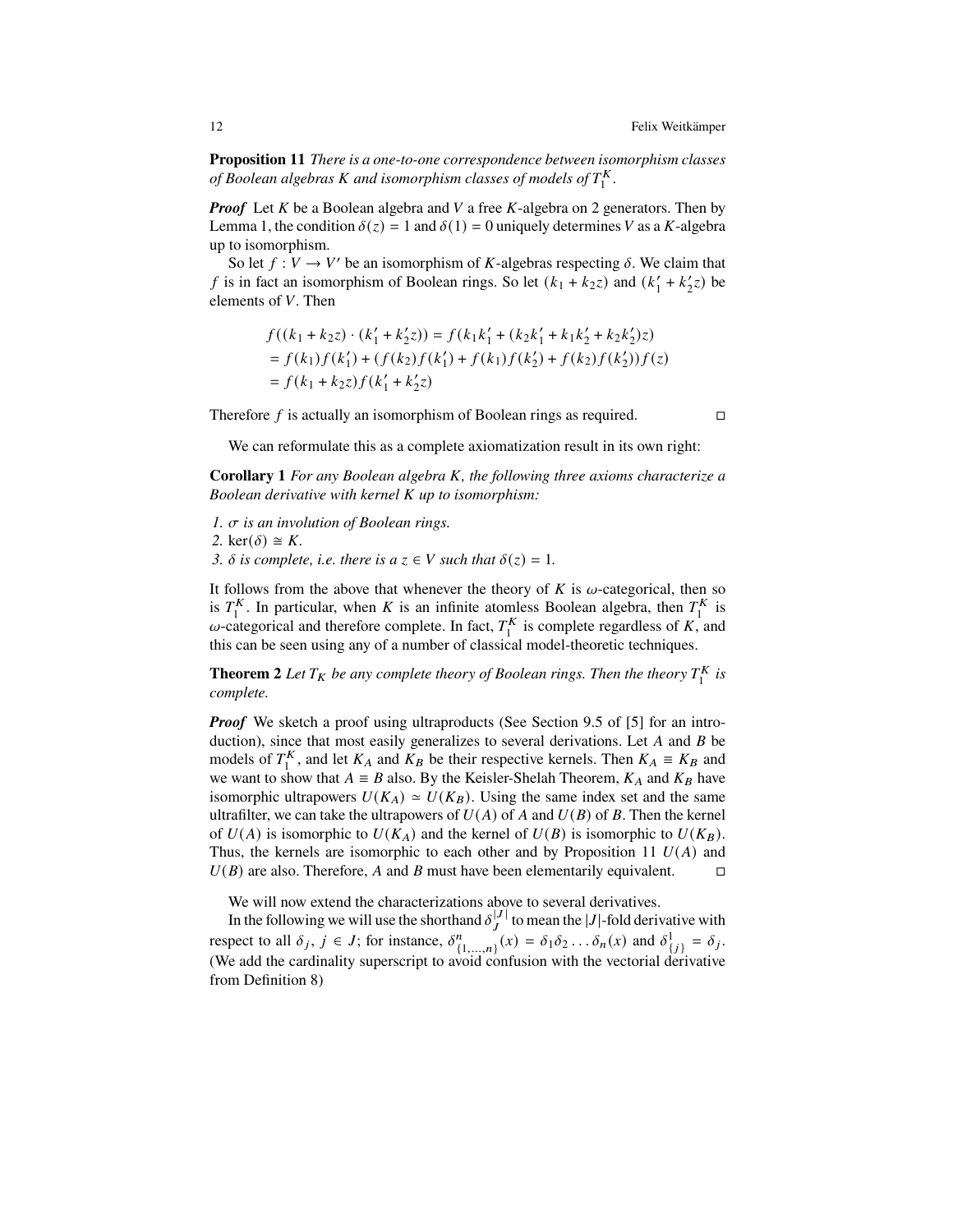**Definition 12** Let  $T_n^+$  be the following  $\mathcal{L}_n^+$  theory:

- 1.  $V$  is an abelian group of characteristic 2, that is, an abelian group with the property that  $\forall x (x + x = 0)$ .
- 2.  $\sigma_1, \ldots, \sigma_n$  are commuting involutions of groups.
- 3.  $\{\delta_1, \ldots, \delta_n\}$  is complete, that is,

<span id="page-12-0"></span>
$$
\forall y(\delta_1(y) = 0 \land \delta_2(y) = 0 \land \ldots \land \delta_n(y) = 0 \Rightarrow \exists x(\delta_1 \delta_2 \ldots \delta_n(x) = y)).
$$

We will now provide an analogue to Lemma [2](#page-9-0) to prove the categoricity of  $T_n^+$  in each uncountable cardinal.

**Lemma 3** *Let*  $(V, +, 0, \delta_1, \ldots, \delta_n)$  *be a model of*  $T_n^+$ *. Then*  $(V, +, 0)$  *is an*  $\mathbb{F}_2$  *vector space and the following holds:*

- *1.*  $V = \bigoplus_{k=1}^{k} V_k$  $i=1$  $U_i$  for a cardinal  $\kappa$ , where each  $U_i$  is a  $2^n$ -dimensional  $\delta$ -invariant *subspace which has a basis*  $(a_{i,J} | J \subseteq \{1, ..., n\})$  *such that the following holds:*  $\{\langle \{a_{i,J}, a_{J\cup\{j\}}\} \rangle | j \notin J \}$  is a decomposition of  $U_i$  in the sense of Lemma [2](#page-9-0) with *respect to*  $\delta_i$ *.*
- 2. *V* has cardinality  $2^{2^n m}$  for an  $m \in \mathbb{N}$  or infinite cardinality.

#### *Proof* The proof will proceed in steps.

First, as  $V$  is an abelian group, being of characteristic 2 is equivalent to being an  $\mathbb{F}_2$  vector space.

Let  $(b_i)$  be a basis for  $\bigcap_{j=1}^n$  $K_i$ , where  $K_i := \text{ker}(\delta_i)$ . Then choose  $(a_i)$  such

that  $\delta_1 \delta_2 \dots \delta_n(a_i) = b_i$ . Let  $a_{i,J} := \delta_j^{|J|}(a_i)$ . We claim that this satisfies the requirements, and we will prove this by induction. The case  $n = 1$  has been shown in Lemma [2.](#page-9-0) So assume true for *n*. It is easy to see that  $K_{n+1}$  is a model of  $T_n^+$ . Therefore, by the induction hypothesis,  $(a_{i,J} | J \subseteq \{1, ..., n+1\}, n+1 \in J)$  is a basis for  $K_{n+1}$  as required. But then by Lemma [2,](#page-9-0)  $(a_{i,J} | J \subseteq \{1, ..., n\})$  is a basis of V with exactly the properties described in clause 1.

This shows the first clause of the Lemma; the second clause follows from the first clause together with additivity of dimension in free sums and the fact that  $|V| = 2^{\dim_{\mathbb{F}_2}(V)}$ .

We can now deduce the completeness and indeed the total categoricity of  $T_n^+$  just as we did for  $T_1^+$ :

**Theorem 3**  $T_n^+$  is categorical in all infinite cardinals. Its infinite models form a *complete* ω-stable elementary class.

*Proof* Just as in the proof of Theorem [1,](#page-8-0) the linear bijection induced by the bases given by Lemma [3](#page-12-0) is an  $\mathcal{L}_n$ -isomorphism by Lemma [1.](#page-8-1)

We will now finally provide an axiomatization of the complete theory of several derivations on Boolean rings: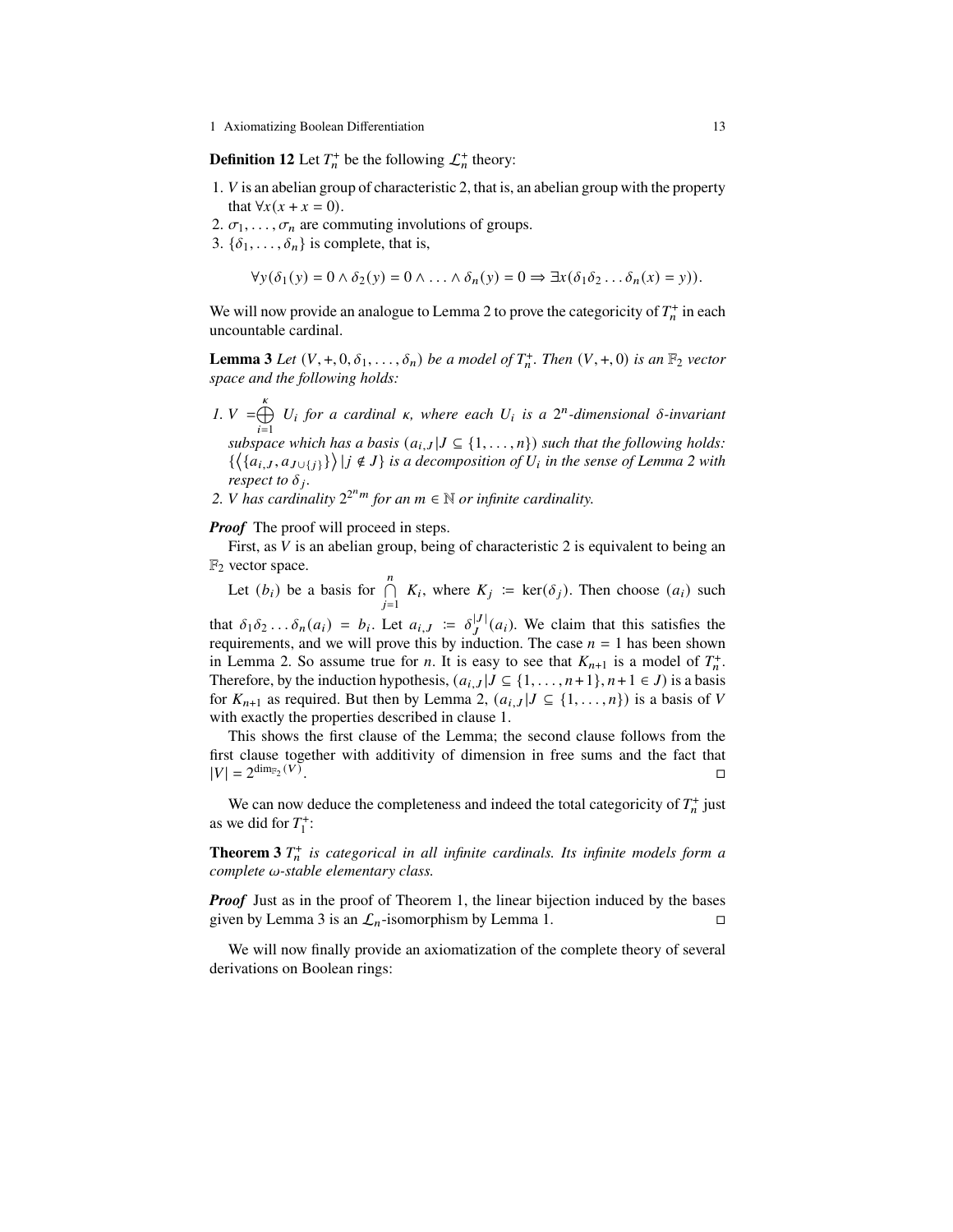**Definition 13** Let  $K$  be a Boolean ring, and  $T_K$  a complete first-order theory of Boolean algebras expressed in the language of Boolean rings. Then  $T_n^K$  is the following theory in the language  $\mathcal{L}_n$ :

- 1.  $\sigma_1, \ldots, \sigma_n$  are commuting involutions of Boolean rings.
- 2.  $\bigcap_{i=1}^{n} \ker(\delta_i) \models T_K$ . 3.  $\{\delta_1, \ldots, \delta_n\}$  is complete, that is,

$$
\exists x(\delta_1\delta_2\ldots\delta_n(x)=1)).
$$

The proof will again be preceded by a proposition giving a more concrete representation.

**Proposition 12** Let V be a model of  $T_h^K$  for a Boolean ring K. Then V is a free  $\bigcap_{i=1}^{n}$  ker( $\delta_i$ )-algebra on  $2^n$  generators given by {a<sub>J</sub> :=  $\delta_J^{|J|}(a)|J \subseteq \{1,\ldots,n\}$ } for *any*  $a \in V$  *with*  $\delta_1 \delta_2 \ldots \delta_n(a) = 1$ *.* 

*Proof* By induction on *n*. The case  $n = 1$  is part of Proposition [10.](#page-10-1) So assume it true for *n* and choose any model *V* of  $T_{n+1}^K$  and any  $a \in V$  with  $\delta_1 \delta_2 \dots \delta_{n+1} (a) = 1$ .

We will now show that it is a generating system for V. So let  $x \in V$ . We will proceed by induction on the smallest number  $m$  such that the  $m$ -fold derivative  $\delta_{\{1,\ldots,m\}}^m(x) \in \bigcap_{i=1}^n \ker(\delta_i)$ . If  $m = 0$  then  $x \in \bigcap_{i=1}^n$  $\ker(\delta_i)$  itself. So assume true for *m*. Then if  $\delta_{\{1,\ldots,m+1\}}^m x \in \bigcap_{i=1}^n \ker(\delta_i), x = (\delta_{\{1,\ldots,m+1\}}^m x) \cdot \delta_{\{1,\ldots,n\}}^{n-(m+1)}$  $\{1,...,n\}\$ {1,...,m+1}<sup>a</sup> + y, y :=  $((\delta^m_{\{1,\ldots,m+1\}} x)\delta^{n-(m+1)}_{\{1,\ldots,n\}})$  ${n-(m+1)}$ <br>{1,...,n}\{1,...,m+1}</sub>  $a + x$ . Here  $\delta_{\{1,...,m+1\}}^m y = 0$  and thus  $\delta^m_{\{1,\ldots,m\}}$ y  $\in \bigcap_{i=1}^{m+1}$  $\ker(\delta_i)$ .

**Proposition 13** Let K be a Boolean ring. Then there is exactly one model of  $T_K^n$  up *to isomorphism with*  $\bigcap_{i=1}^{n} \ker(\delta_i) = K$ .

*Proof* We will prove the theorem by induction on *n*. The case  $n = 1$  is exactly Proposition [11.](#page-10-0) So assume it true for  $T_K^n$ . We will now show it for  $T_K^{n+1}$ . Let a be the witness of clause 3. of the definition and let  $a_J := \delta_J^{|J|}(a)$ . Then we claim that the isomorphism of K-modules induced by  $a_j$  is an  $\mathcal{L}_{n+1}$ -isomorphism. By the induction hypothesis, it is an isomorphism of the obvious  $\mathcal{L}_n$ -structures on  $K_i := \text{ker}(\delta_i)$  for each derivation  $\delta_i$ . However, since  $\delta_i(a_{\{1,\dots,i-1,i+1,\dots,n\}}) = 1$ , another application of Proposition [11](#page-10-0) shows that we actually have an isomorphism of Boolean rings which also respects  $\delta_i$ . Since *i* was arbitrarily chosen, this finishes the proof.

Just as for  $T_1^K$ , we can reformulate this as an explicit axiomatization result and deduce completeness of the first-order theory:

**Corollary 2** *For any Boolean algebra K, the following three axioms characterize Boolean derivatives with kernel up to isomorphism:*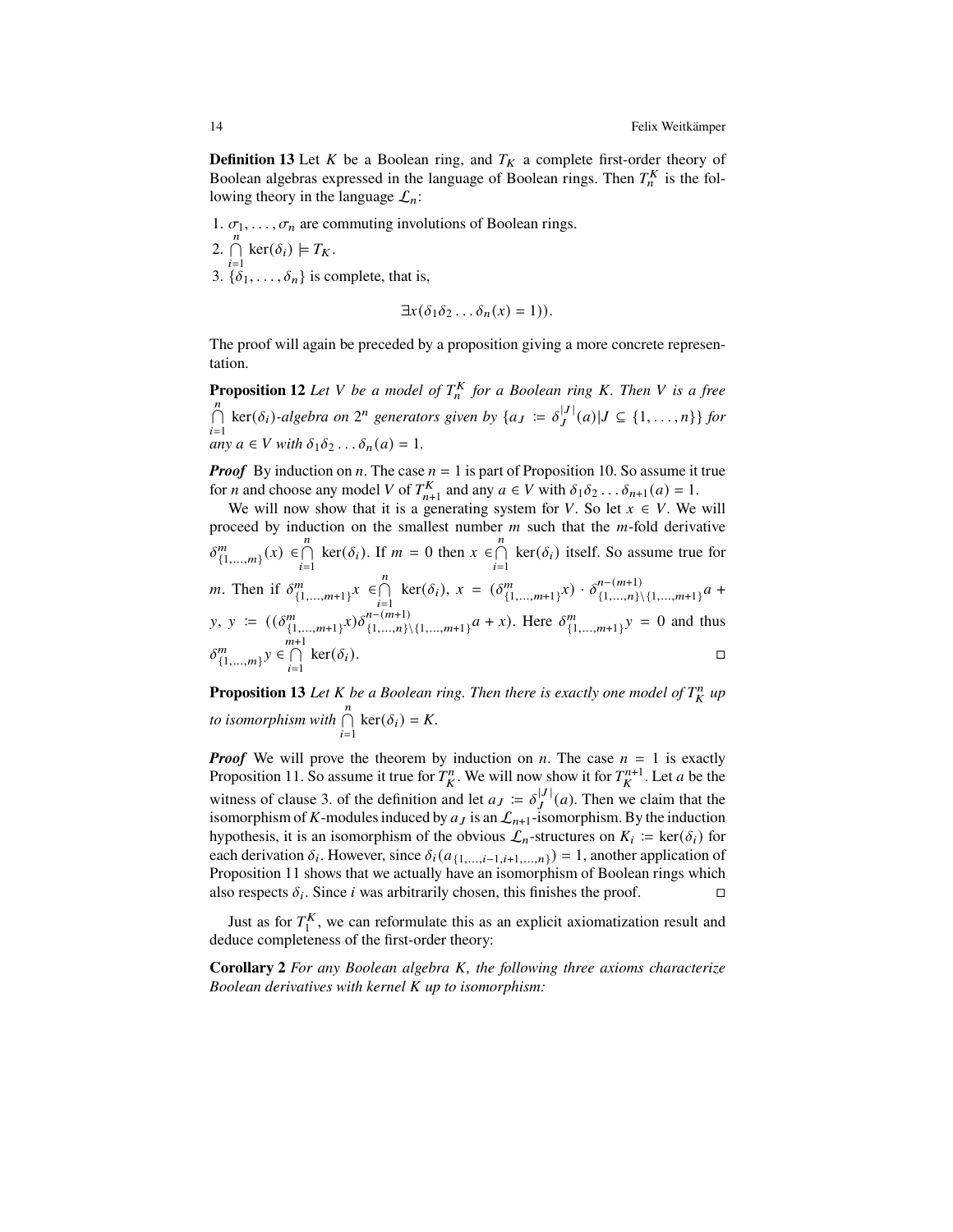\n- $$
\sigma_1, \ldots, \sigma_n
$$
 are commuting involutions of Boolean rings.
\n- $\bigcap_{i=1}^n \ker(\delta_i) \cong K$ .
\n- $\{\delta_1, \ldots, \delta_n\}$  is complete, that is,
\n

$$
\exists x(\delta_1\delta_2\ldots\delta_n(x)=1)).
$$

**Theorem 4** *Let*  $T_K$  *be any complete theory of Boolean rings, and let*  $n \in \mathbb{N}$ *. Then the theory*  $T_h^K$  *is complete.* 

## <span id="page-14-1"></span>**1.4 Relationship to Finite Models and Immediate Consequences**

In this section we will be connecting the complete theories from Subsection [1.3.2](#page-8-3) with the examples of Boolean differentiation studied in the literature.

In particular, we will show that the theories we have introduced can be naturally characterized as the generic or as the limit theories of groups or rings of switching functions equipped with the derivatives introduced in Subsection [1.3.1.](#page-6-0)

To facilitate notation, we introduce

**Definition 14** Let  $\mathcal{S}_n$  be the *Boolean ring of switching functions in n variables,* that is, the Boolean ring made up of all mappings  $f: \{0, 1\}^n \rightarrow \{0, 1\}$ , equipped with the ring structure from Subsection [1.3.1.](#page-6-0) Let  $\mathbb{S}_n^+$  be the additive group reduct of  $\mathbb{S}_n$ .

<span id="page-14-0"></span>**Theorem 5** *The theory of infinite models of*  $T_1^+$  *is the generic theory of the class*  $\{\mathbb{S}_n^{\dagger} | n \in \mathbb{N}\}$ , where each switching algebra is equipped with any of the derivatives *of Subsection [1.3.1.](#page-6-0)*

*Proof* By the results at the end of Subsection [1.3.1,](#page-6-0) each of the structures mentioned is a model of  $T_1^+$ . Clearly,  $|\mathcal{S}_n| \ge n$  and thus the additional infinity axioms are generically true in the class too. So, the theory of infinite models of  $T_1^+$  is a subset of the generic theory. However, as the theory is complete by Theorem [1,](#page-8-0) it is the generic theory.

The equivalent result for the theory of Boolean rings is obtained in a very similar way; however, one has to choose a Boolean algebra that models the generic theory of finite Boolean algebras.

**Theorem 6** *The theory*  $T_1^K$ , where *K* is an infinite atomic Boolean algebra, is the *generic theory of the class*  $\{\mathbb{S}_n | n \in \mathbb{N}\}\$ , where each switching algebra is equipped *with any of the derivatives of Subsectio[n1.3.1.](#page-6-0)*

*Proof* By the discussion following Definition [4,](#page-5-0) the theory of  $K$  is the generic theory of the class  $\{\mathbb{S}_n | n \in \mathbb{N}\}\$ as Boolean rings. Since  $|\ker(\delta)| = \sqrt{|\mathbb{S}_n|}$  for all derivations mentioned in Subsection [1.3.1,](#page-6-0) the theory of ker( $\delta$ ) will indeed be generically  $T_K$ . The remainder of the axioms are clear. As  $T_1^K$  is complete by Theorem [11,](#page-10-0) we can conclude that  $T_1^K$  is the generic theory.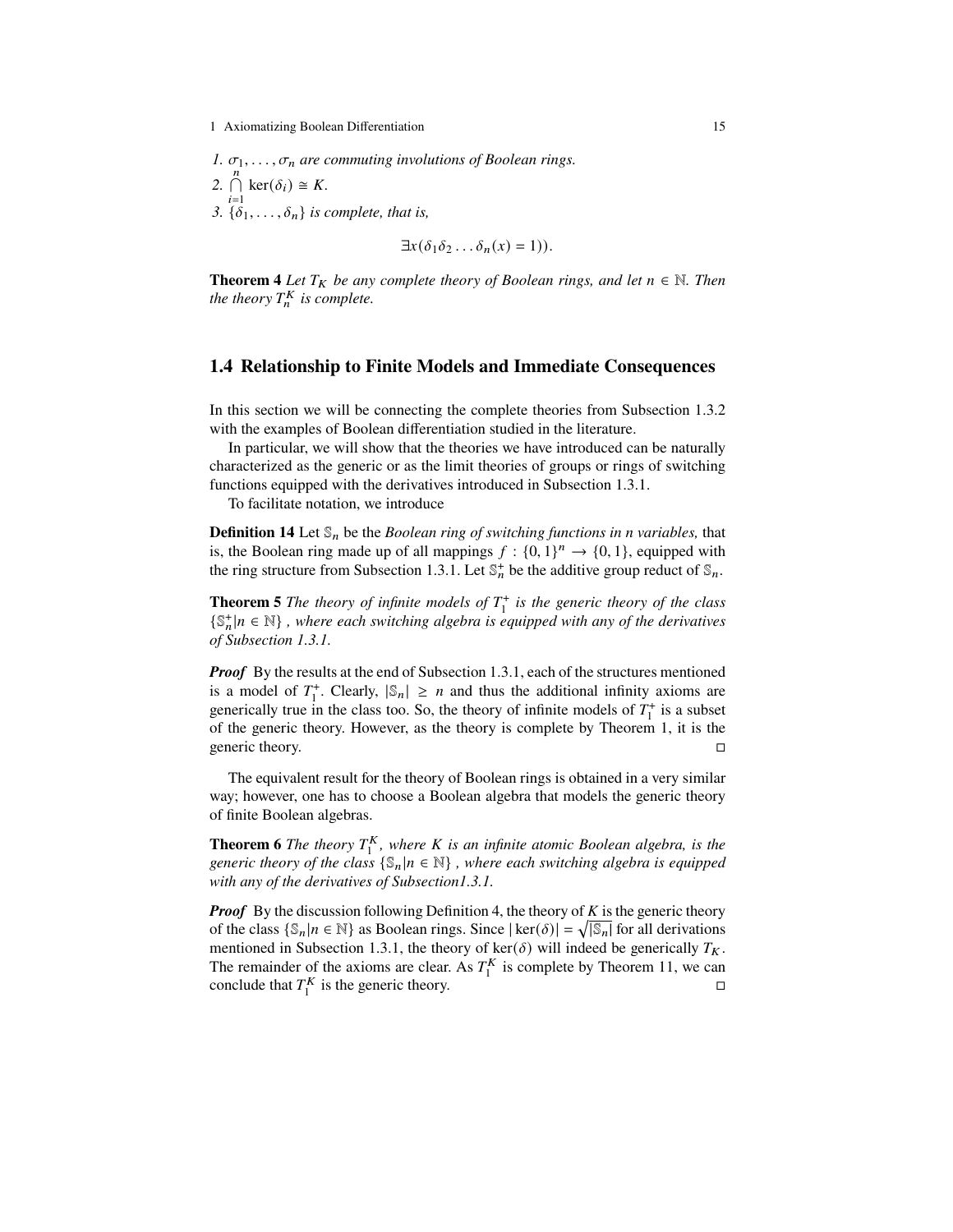The theorems above show that we have indeed given a characterization of the asymptotic theory of switching functions - so although our results and methods have focused on infinite models, they can be used to study the derivations on arbitrarily large finite switching algebras that have spawned such a large literature.

They also generalize to the theories with several derivations, when one considers derivations that are *linearly independent* in the sense of [\[12\]](#page-20-0), but we will omit the generalization of the proofs here for brevity. One example of such linearly independent derivations are the single derivations  $\delta_1, \ldots, \delta_n$  on  $\mathbb{S}_n$ . We have

**Theorem 7** *The theory of infinite models of*  $T_n^+$  *is the generic theory of the class*  $\{\mathbb{S}^+_i | i \geq n\}$ , where each switching algebra is equipped with the single derivatives  $\delta_1$ *to*  $\delta_n$ .

The theory  $T_n^K$ , where K is an infinite atomic Boolean algebra, is the generic *theory of the class*  $\{\mathbb{S}_i | i \geq n\}$ , where each switching algebra is equipped with the *single derivatives*  $\delta_1$  *to*  $\delta_n$ *.* 

We will now move on to characterize the theories we have constructed as the complete theories of limit structures. This gives us more information about their model theory and provides a concrete structure into which the finite switching algebras can be uniquely embedded up to isomorphism. We can take the limit over the same classes we have considered above. In the additive case, we will obtain exactly the same theory, as the underlying theory of infinite  $\mathbb{F}_2$ -vector spaces is both generic and limit theory of the finite  $\mathbb{F}_2$ -vector spaces. In the full Boolean ring case, however, we will have to change the Boolean ring  $K$  under consideration since the limit structure of finite Boolean rings is the countable atomless Boolean algebra and not a countable atomic Boolean algebra.

<span id="page-15-0"></span>**Theorem 8** *Let* ℭ *be the class of all substructures of a member of the class*  $\{\mathbb S_i^+ | i \in \mathbb N\}$ , where each switching algebra is equipped with any of the derivatives *of Subsection [1.3.1.](#page-6-0) Then* ℭ *is a Fraisse class and its limit structure is the unique countably infinite model of*  $T_1^+$ .

**Proof** We will go through the requirements of a Fraisse class one by one.

- 1. Closure under isomorphisms is clear.
- 2. Closure under substructure is guaranteed by our definition as being substructures of a certain other class of structures.
- 3. It contains arbitrarily large structures, as  $S_n$  lies in  $\mathfrak{C}$ .
- 4. We can always consider the larger of the two indices of the structures that they embed into.
- 5. Consider the situation of the amalgamation condition. As we can embed  $B_1$  and  $B_2$  into  $S_i$  and  $S_j$  respectively, we can assume without loss of generality that  $B_1$ and  $B_2$  are in  $\{\mathbb{S}_i^{\dagger} | i \in \mathbb{N}\}\.$  Let  $\delta$  denote the derivations. Without loss of generality, let the index of  $B_1$  be at most the index of  $B_2$ . We will first build a basis for A, which we will then extend to bases for  $B_1$  and  $B_2$  in such a way that a natural embedding between the bases defines an embedding from  $B_1$  into  $B_2$ . Start with a basis for  $\delta(A) \subseteq A$ . This can be extended to a basis for  $\ker_A(\delta)$ , and that in turn to bases  $(k)$  and  $(k')$  of  $B_1$  and  $B_2$  respectively. By (the proof of) Lemma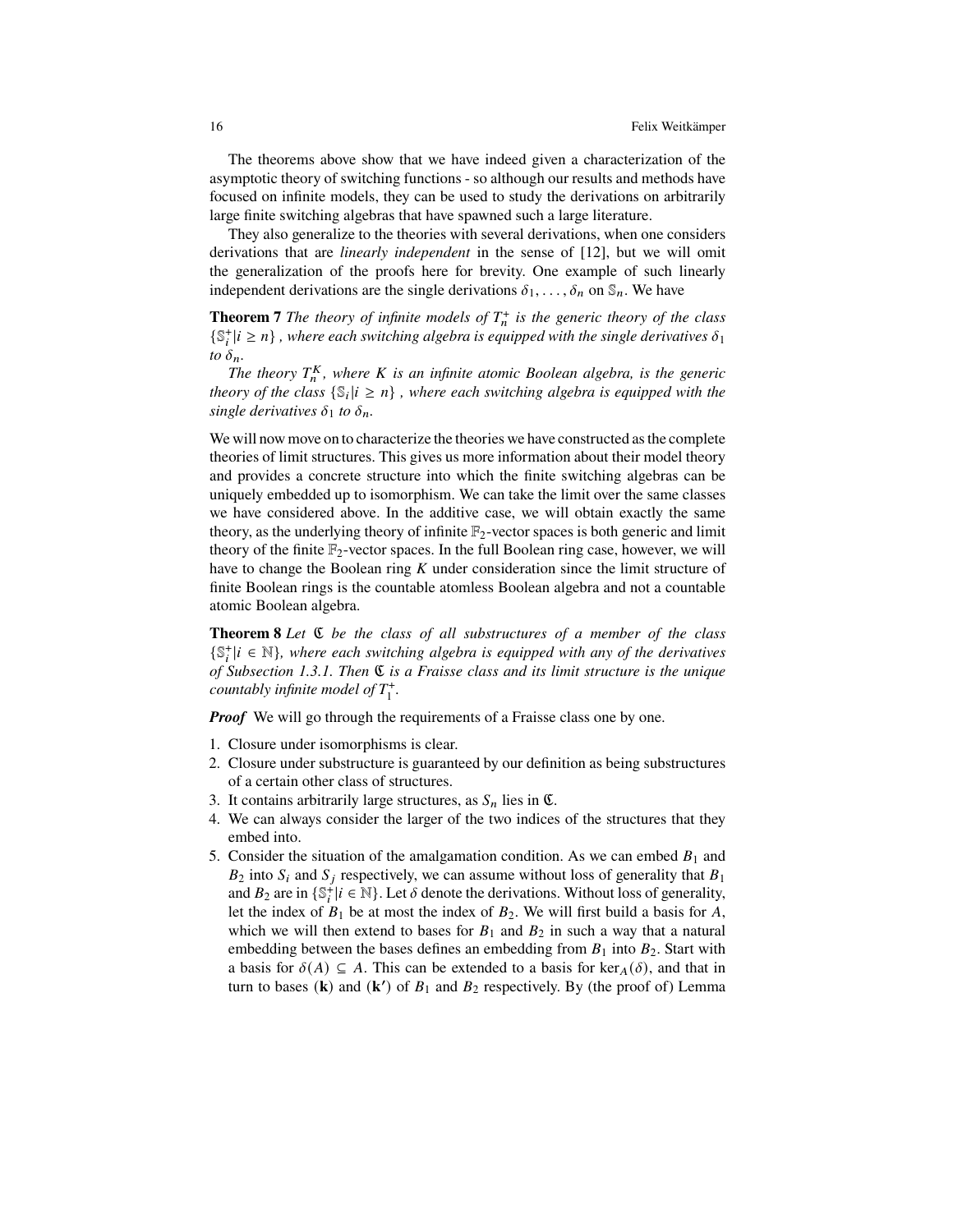[2,](#page-9-0) **k** and **k**<sup> $\prime$ </sup> together with any choice of preimages of **k** and **k**<sup> $\prime$ </sup> define bases for  $B_1$ and  $B_2$ . We can therefore choose the preimages in such a way that the preimage will be chosen from  $A$  wherever  $A$  contains such a preimage. We argue that the bases **b** and **b**' obtained in that way contain a basis for A. Indeed, by the standard kernel-image decomposition in linear algebra, the dimension of  $A$  is equal to the dimension of the image plus the dimension of the kernel, and the number of preimage elements that could be chosen from  $\vec{A}$  is exactly the dimension of the image. So consider the embedding from  $B_1$  into  $B_2$  that is induced by mapping **b** to **b'** in an appropriate way. Then by Lemma [1,](#page-8-1) this is an isomorphism onto its image, i. e. an embedding, and it respects A as required by clause 5.  $\Box$ 

Thus, we could also define the theory of infinite models of  $T_1^+$  as the theory of the Fraisse limit of all finite switching algebras equipped with a derivation.

<span id="page-16-0"></span>The analysis also yields quantifier elimination as a consequence:

**Corollary 3** *The theory of infinite models of*  $T^1$  *has quantifier elimination.* 

**Proof** The substructure generated by a subset A of a differential group is the group generated by  $A \cup \sigma(A)$ . Thus, since the group reduct is uniformly locally finite, so is the Boolean differential group.

Thus, the result follows from Theorem [8](#page-15-0) by Proposition [8.](#page-6-1)

Considering the theory with the full Boolean algebra structure, we obtain a representation for  $T_1^K$ , where K is the countable atomless Boolean algebra.

**Theorem 9** *Let*  $\mathfrak{C}$  *be the class of all substructures of a member of the class*  $\{\mathbb{S}_i | i \in \mathbb{N}\},$ *where each switching algebra is equipped with any of the derivatives of Subsectio[n1.3.1.](#page-6-0) Then* ℭ *is a Fraisse class and its limit structure is the unique countably* infinite model of  $T_1^K$ , where K is the countable atomless Boolean algebra.

*Proof* As in the proof of Theorem [8,](#page-15-0) Clauses 1-4 are easily verified. We therefore consider the situation of the amalgamation property, and again we can assume without loss of generality that  $B_1$  and  $B_2$  are in  $\{\mathbb{S}_i | i \in \mathbb{N}\}\$  and that the index of  $B_1$  is at most the index of  $B_2$ . Due to the corresponding property for pure Boolean algebras, we can furthermore assume that  $\ker(\delta)_{B_1} \subseteq \ker(\delta)_{B_2}$  and that  $(\ker(\delta) \cap A)_{B_1} = (\ker(\delta) \cap A)_{B_2}$ . By the analysis in Chapter 3 of [\[12\]](#page-20-0),  $\delta(A)$  is itself a lattice of functions. In particular,  $\delta(A)$  has a maximum, say  $\alpha \in A$ . Let  $x \in A$  be chosen with  $\delta(x) = \alpha$ . Choose  $z_1$  and  $z_2$  in  $B_1$  and  $B_2$  respectively s. t.  $\delta(z_1) = 1$  and  $\delta(z_2) = 1$ . We will define an embedding  $\iota : B_1 \to B_2$  by setting  $\iota$  to be the identity on ker( $\delta$ ) and choosing a value of  $\iota(z_1)$ . If  $\delta(\iota(z_1)) = 1$ , then  $\iota$  is an embedding of Boolean differential algebras. So consider  $x = \alpha z_1 + a$  in  $B_1$  and  $x = \alpha z_2 + b$  in  $B_2$ , where  $\delta(a) = \delta(b) = 0$ . Then we set  $\iota(z_1) = z_2 + a + b$ . This defines an embedding of Boolean differential algebras since  $\delta(z_2 + a + b) = 1 + 0 + 0 = 1$ . We thus have to show that for all  $y \in A$ ,  $\iota(y_{B_1}) = \iota(y_{B_2})$ . First, we will see that this holds for x, and we will derive an auxiliary result: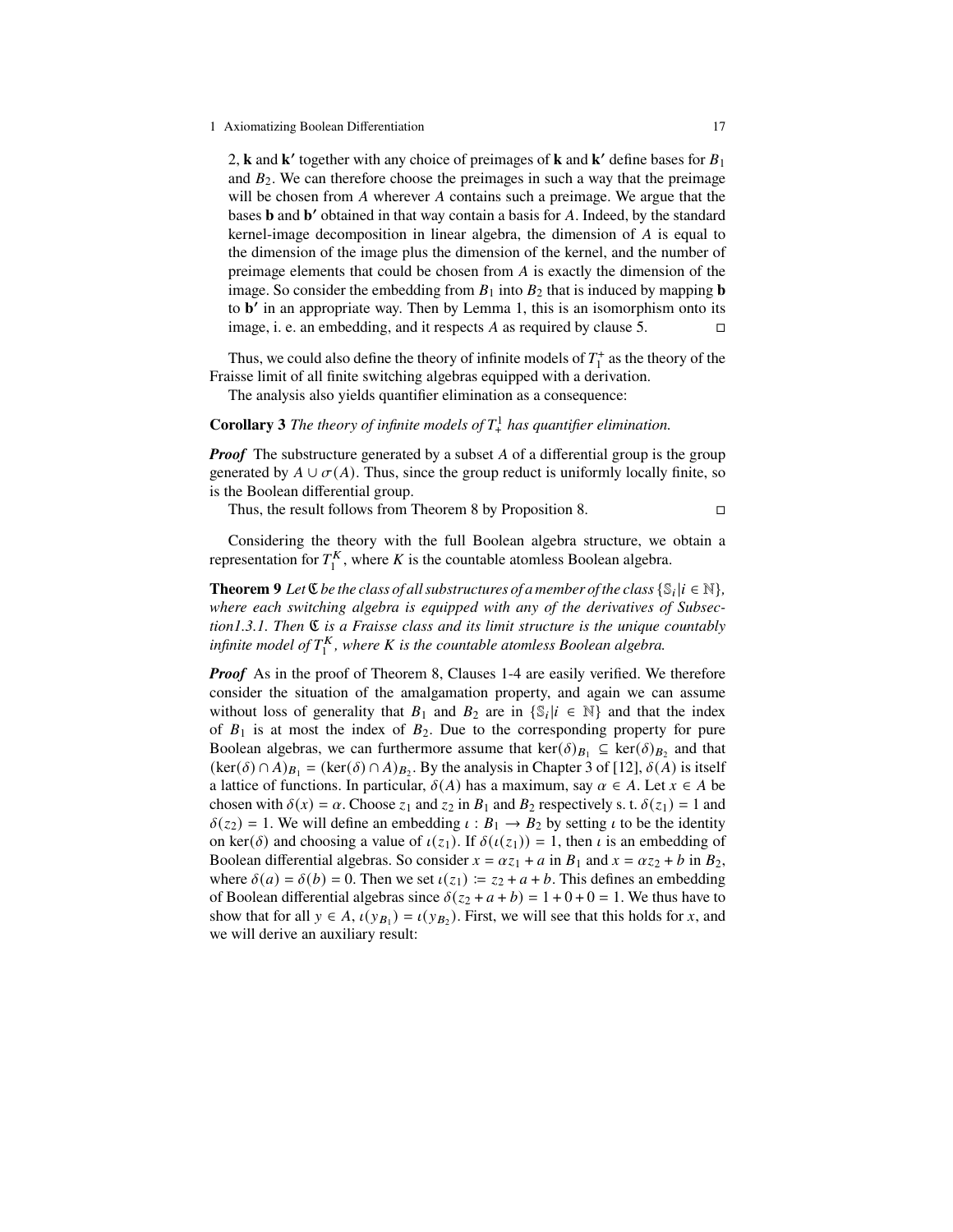$$
x\alpha = \alpha z_1 + a\alpha = x + (\alpha + 1)a
$$

$$
= \alpha z_2 + b\alpha = x + (\alpha + 1)b
$$

$$
\Rightarrow (\alpha + 1)a = (\alpha + 1)b
$$

$$
\Rightarrow (\alpha + 1)(a + b) = 0
$$

$$
\Rightarrow \alpha(a + b) = a + b
$$

So  $\iota(x) = \alpha(z_2 + a + b) + a = \alpha z_2 + b$  as required. So now consider  $y \in A$  arbitrary. Then  $y = \beta z_1 + c = \beta \alpha z_1 + c = \beta(\alpha z_1 + a) + \beta a + c = \beta x + \beta a + c$ . Since *i* is the identity on the kernel elements  $\beta$ , a and c and  $\iota(x_{B_1}) = \iota(x_{B_2})$  it follows that  $\iota(y_{B_1}) = \iota(y_{B_2})$  as required.

Therefore the theory has a Fraisse limit.

Since ultrahomogeneity of the whole structure also implies ultrahomogeneity of the kernel, the kernel must be the countable atomless Boolean algebra.

Just as for the additive theory, we can now conclude a quantifier elimination result:

**Corollary 4** Let *K* be an atomless Boolean algebra. Then the theory  $T_1^K$  admits *quantifier elimination.*

*Proof* Just as Corollary [3](#page-16-0) follows from Theorem [8.](#page-15-0) □

We will conclude this section by outlining how such results might be combined to investigate Boolean differentiation in large switching algebras. We will focus on the simplest case,  $T^1_+$ , for which Fraisse theory and generic theory coincide.

The approach rests on three results: By Theorem [5,](#page-14-0) the theory of infinite models of  $T_{+}^{1}$  is the generic theory of finite switching algebras. By Corollary [3,](#page-16-0) this theory also eliminates quantifiers. Finally, since  $T_{+}^{1}$  is finitely axiomatizable and the theory of its infinite models is complete, it is also decidable. We can put these results together and arrive at the following two-step procedure to decide whether a given tuple of switching functions in a large switching algebra satisfies any  $\mathcal{L}_1^+$ -formula  $\varphi(\mathbf{x})$ :

- 1. Find a a quantifier-free formula  $\varphi_0(\mathbf{x})$  such that  $\varphi_0(\mathbf{x})$  is equivalent to  $\varphi(\mathbf{x})$  on all infinite models of  $T^1_+$ . Since their theory is decidable,  $\varphi_0(\mathbf{x})$  can be determined effectively.
- 2. Check whether the given tuple of switching functions **f** satisfies  $\varphi_0(\mathbf{x})$ . Since the theory of infinite models of  $T_+^1$  is generic,  $\varphi_0(\mathbf{f})$  iff  $\varphi(\mathbf{f})$  whenever **f** is from a sufficiently large switching algebra.

Since quantifier-free formulas do not reference any other objects of the algebra, it can be checked without regard to the switching algebra from which **f** is taken but merely by inspecting **f** itself.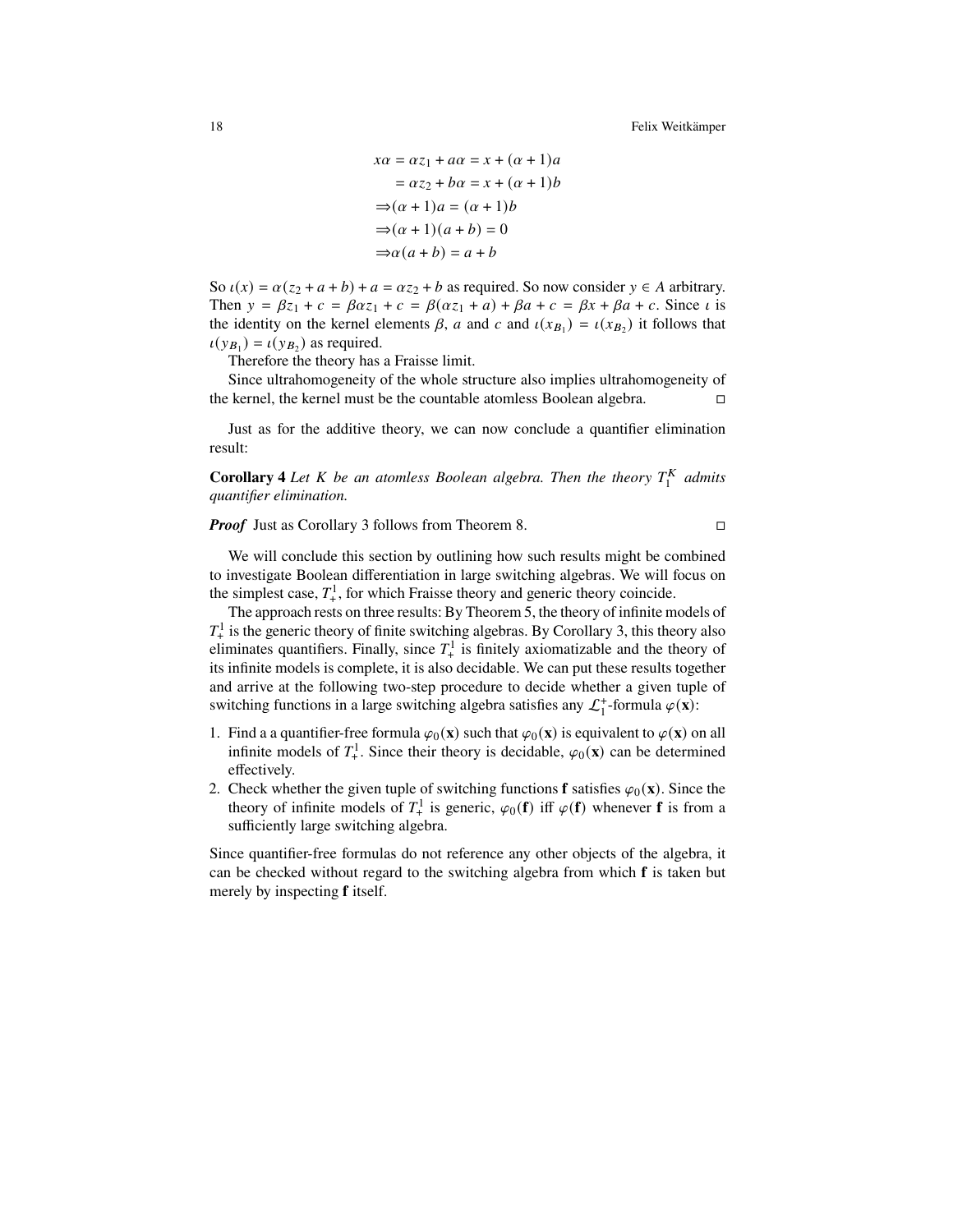## **1.5 Future Applications and Perspectives**

In this section we will briefly discuss the connection between the first-order theory as presented here and Kühnrich's abstract notion of a Boolean derivative (see Chapter 10 of [\[11\]](#page-20-1)). We will then explore potential applications and directions for further research.

While this is to the best of our knowledge the first analysis of the first-order theory of Boolean differentiation or of axioms complete up to isomorphism, there has certainly been some work on a more general framework for the different notions of derivative suggested in the literature. One such framework, which has been proposed by Martin Kühnrich ([\[6\]](#page-20-2)), is presented in the chapter on Boolean differentiation in [\[11\]](#page-20-1):

**Definition 15** Let *B* be a Boolean ring and let  $d : B \rightarrow B$ . Then *d* is called a *(Kühnrich) differential operator* if the following hold:

- 1. For all  $x \in B$ ,  $d(d(x)) = 0$ .
- 2. For all  $x \in B$ ,  $d(x + 1) = dx$ .
- 3. For all  $x, y \in B$ ,  $d(xy) = xd(y) + yd(x) + d(x)d(y)$ .

Since Kühnrich's axioms do not include any notion of completeness, they are essentially weaker than the theory presented here. In fact, Kühnrich's differential operator has a simple characterization in terms of involutions:

**Proposition 14** *Let B be a Boolean ring and let*  $d : B \rightarrow B$ *. Then d is a (Kühnrich) differential operator if and only if*  $\sigma : B \to B$ ,  $\sigma(x) = x + d(x)$ , *is an involution of Boolean rings.*

*Proof* " $\Rightarrow$ ": We will verify that  $\sigma$  respects addition, multiplication, 0 and 1.

1. *d* respects addition by Proposition 10.2.1 of [\[11\]](#page-20-1). Thus  $\sigma(x+y) = x+y+d(x+y) =$  $x + d(x) + y + d(y) = \sigma(x) + \sigma(y).$ 

2. 
$$
\sigma(xy) = xy + (x d(y) + y d(x) + d(x) d(y)) = (x + d(x))(y + d(y)) = \sigma(x)\sigma(y)
$$
.

3.  $d(0) = d(1) = 0$  by Proposition 10.2.1 of [\[11\]](#page-20-1). Thus  $\sigma(0) = 0 + 0 = 1$  and  $\sigma(1) = 0 + 1 = 1.$ 

" $\Leftarrow$ ": Let  $\sigma$  be an involution and  $d(x) := x + \sigma(x)$ . We will verify Kühnrich's axioms for  $d$ .

$$
1. \nonumber
$$

$$
d(d(x)) = d(x) + \sigma(d(x)) = x + \sigma(x) + \sigma(x) + \sigma(\sigma(x)) = x + \sigma(x) + \sigma(x) + x = 0.
$$

2.

$$
d(x + 1) = x + 1 + \sigma(x) + \sigma(1) = x + \sigma(x) = d(x).
$$

3.

$$
xd(y) + yd(x) + d(x)d(y) = x(y + \sigma(y)) + y(x + \sigma(x)) + (x + \sigma(x))(y + \sigma(y))
$$
  

$$
= xy + x\sigma(y) + xy + y\sigma(x) + xy + x\sigma(y) + y\sigma(x) + \sigma(x)\sigma(y)
$$
  

$$
= xy + \sigma(x)\sigma(y) = d(xy).
$$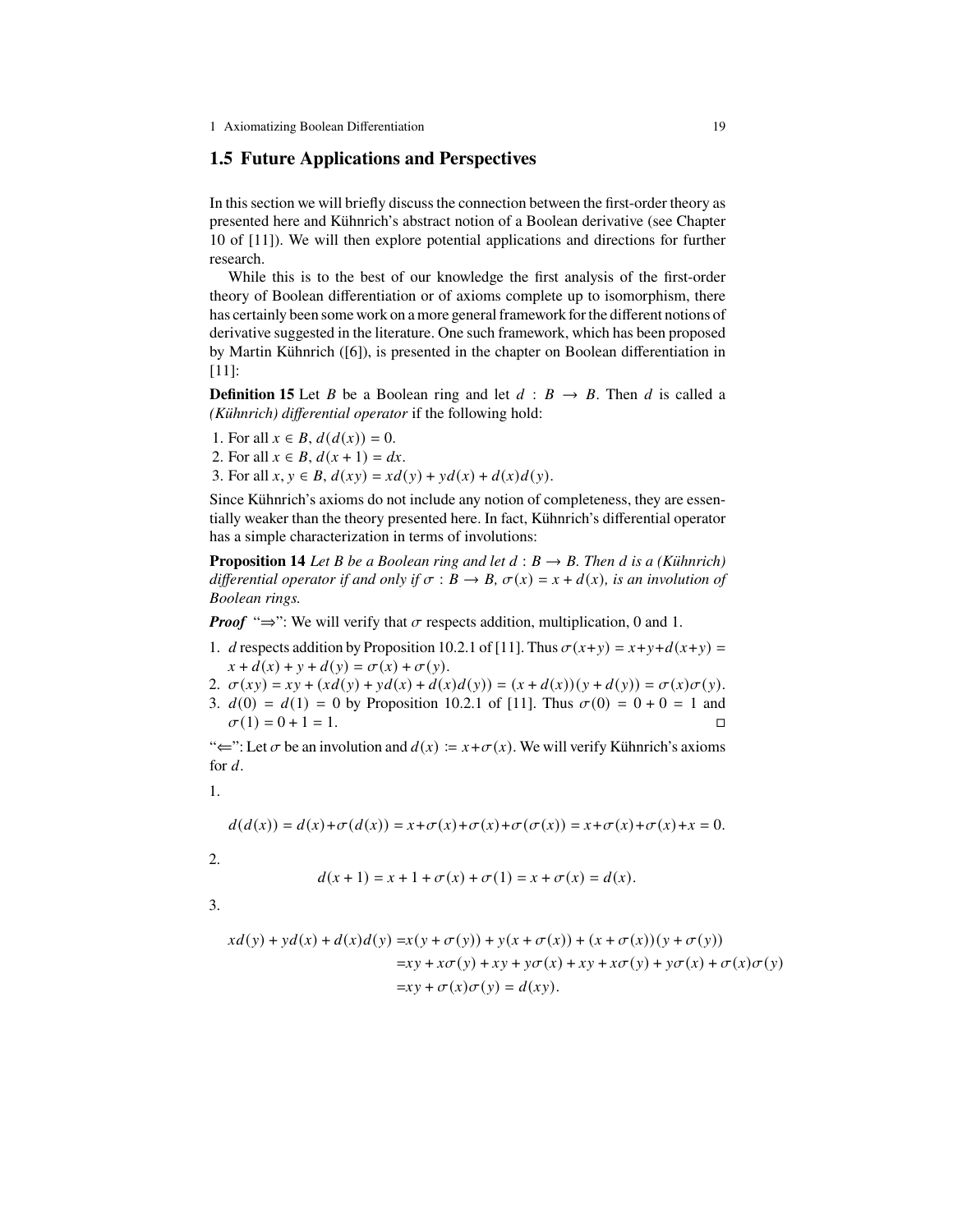This holds completely analogously for the "Boolean differential algebras of order  $k$ " that are introduced in Definition 10.2.2 of [\[11\]](#page-20-1); they are exactly characterized by inducing  $k$  commuting involutions of  $B$ .

This characterization suggests the question of the exact relationship between Kühnrich's operators and the models of the theories introduced here. In particular, it is clear that every substructure of a model of  $T_1^K$   $(T_n^K)$  is a differential operator (algebra) in this sense. But does the converse hold? By Corollary 6.5.3 of [\[5\]](#page-20-5), this is equivalent to the question of whether Kühnrich's axioms axiomatize the universal theory of  $T_1^K(T_n^K)$ .

A particular interest lies in the connections between the finite structures that are studied in the literature and the complete theories of infinite structures expounded here. For the particular case of the additive reduct, this is especially alluring, since their infinite models form a totally categorical theory. The connection between totally categorical theories and their finite substructures is the subject of a deep modeltheoretic analysis around so-called *smoothly approximable structures* as discussed for instance in [\[7\]](#page-20-9) and [\[2\]](#page-19-1). In particular, the Morley rank of a definable set in the theory of infinite models determines the approximate size of the respective definable subset of a finite model in a precise and uniform manner.

Of course, stability theory brings a host of inter-related concepts in its own right too, and investigating these notions with respect to additive Boolean differentiation would be an important contribution towards bringing the theory of difference algebra in the Boolean case to a similar level as the more widely studied difference algebra over fields.

Furthermore, it would be very interesting to extend  $T_h^K$  and  $T_h^+$  to countably infinitely many derivations. Then, one would have one single theory encompassing switching functions of arbitrary sizes and their derivatives. Using more sophisticated model-theoretic techniques, one might also be able to extend the stability hierarchy in order to adequately cover this case.

The quantifier elimination results in Section 4 beg the question to what extent they can be extended to the theories with several derivatives. It would also be interesting to consider how quantifier elimination results for other theories of Boolean algebras, that might require additional predicates, can be extended to quantifier elimination results for the corresponding theory  $T_1^K$ . One example is the theory of infinite atomic Boolean algebras, which admits quantifier elimination if one adds predicates for " $n$ atoms lie below  $x''$  (see [\[3\]](#page-20-10) for details and further examples).

## **References**

- <span id="page-19-0"></span>[1] Zoé Chatzidakis. "Model theory of difference fields". In: *The Notre Dame lectures*. Vol. 18. Lect. Notes Log. Assoc. Symbol. Logic, Urbana, IL, 2005, pp. 45–96.
- <span id="page-19-1"></span>[2] Gregory Cherlin and Ehud Hrushovski. *Finite Structures with Few types*. Annals of Mathematics Studies 152. Princeton UP, 2003.